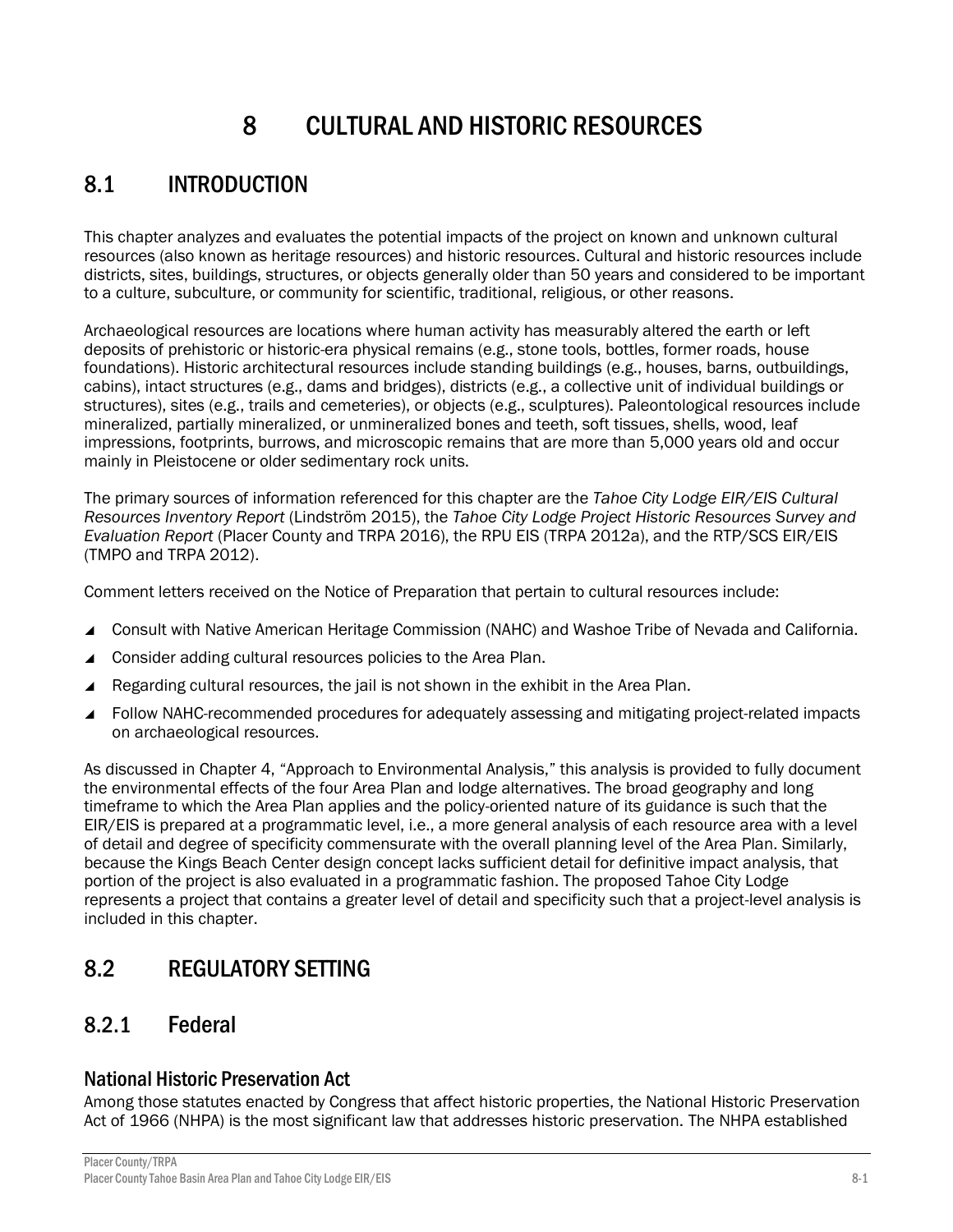the National Register of Historic Places (NRHP), the official list of properties worthy of protection. Districts, sites, buildings, structures, and objects meeting certain criteria are eligible for listing in the Register. Nominations are listed if they are significant in American or local history, architecture, archaeology, engineering, or culture. The NRHP is administered by the National Park Service. To be eligible, a resource must have significance under criterion A (history), B (persons), C (design/construction), or D (yield important information to history or prehistory); possess historic integrity; and ordinarily be 50 years of age or more.

Listing in the NRHP does not entail specific protection for a property but it does guarantee recognition in planning for federal or federally-assisted projects, eligibility for federal tax benefits, and qualification for federal historic preservation assistance. Additionally, project effects on properties listed in the NRHP must be evaluated under CEQA.

Federal agencies are required to assess potential impacts (or effects) of a project or an undertaking to historic and cultural resources listed on the NRHP or those that may be potentially eligible for listing on the NRHP. Federal regulatory impact thresholds are contained in Section 106 of the NHPA and accompanying regulations (36 CFR [Code of Federal Regulations] Part 800). The criteria of effect are found in 36 CFR 800.0(a) and state that:

An undertaking has an effect on a historic property when the undertaking may alter characteristics of the property that may qualify the property for inclusion in the National Register.

Such an effect on a historic property may be one that diminishes the integrity of the property's location, design, setting, materials, workmanship, feeling, or association, or the quality of data suitable for scientific analysis.

# 8.2.2 Tahoe Regional Planning Agency

Article V(c)(3) of the Tahoe Regional Planning Compact (Public Law 96-551) required the development of a conservation plan for the preservation, development, utilization, and management of scenic and other natural resources within the Tahoe Basin, including historic resources. TRPA accomplishes historic resource protection through implementation of its Goals and Policies and Code provisions as described below.

### Lake Tahoe Regional Plan

TRPA regulates growth and development in the Tahoe Region through the Regional Plan, which includes the Goals and Policies, Code of Ordinances, and other components.

#### Goals and Policies

The Goals and Policies document establishes guiding policies for each resource element. The Conservation Element (Chapter 4) of the Goals and Policies document includes a Cultural Subelement, that includes a goal (Goal C-1) to identify and preserve sites of historic, cultural, and architectural significance within the Tahoe Region, and policies to identify and protect historic and culturally-significant landmarks (Policy C-1.1), and sites and structures designated as historically, culturally, or archaeological significance (Policy C-1.2) (TRPA 2012b: 4-28).

#### Code of Ordinances

The Code is a compilation of the rules, regulations, and standards to implement the Regional Plan Goals and Policies. Adopted standards in the Code must be met by projects. TRPA recognizes sites, objects, structures, districts or other resources, eligible for designation as resources of historical, cultural, archaeological paleontological, or architectural significance locally, regionally, state-wide or nationally. Those resources must meet at least one of the criteria summarized below. Chapter 67 of the Code also provides for consultation with state historic preservation offices as well as the Washoe Tribe. Additionally, Standard 33.3.7 in Chapter 33 (Grading and Construction, Section 33.3, Grading Standards) addresses discovery of historic resources.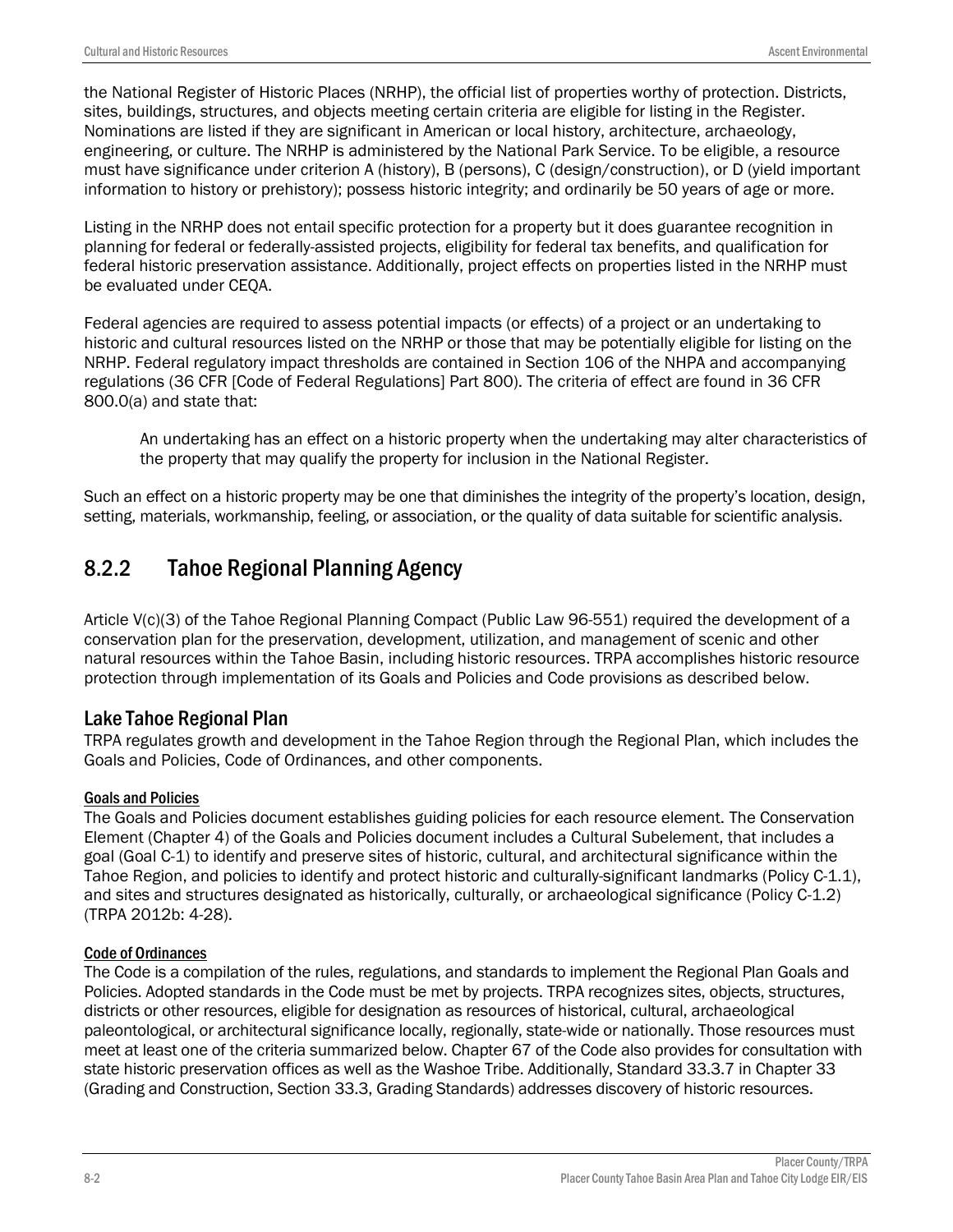- Resources Associated with Historically Significant Events and Sites. Such resources shall meet one or more of the following: a) association with an important community function in the past; b) association with a memorable happening in the past; or c) contain outstanding qualities reminiscent of an early state of development in the region.
- ▲ Resources Associated with Significant Persons. Such resources include: a) buildings or structures associated with a locally, regionally, or nationally known person; b) notable example or best surviving works or a pioneer architect, designer or master builder; or c) structures associated with the life or work of significant persons.
- Resources Embodying Distinctive Characteristics. Resources that embody the distinctive characteristics of a type, period, or method of construction that possess high artistic values or that represent a significant and distinguishable entity but whose components may lack individual distinction. Works of a master builder, designer, or architect also are eligible. Resources may be classified as significant if they are a prototype of, or a representative example of, a period style, architectural movement, or method of construction unique in the region, the states, or the nation.
- ▲ State and Federal Guidelines. Archeological or paleontological resources protected or eligible for protection under state or federal guidelines.
- **Prehistoric Sites.** Sites where prehistoric archaeological or paleontological resources that may contribute to the basic understanding of early cultural or biological development in the region.

## Environmental Threshold Carrying Capacities

There are no TRPA Environmental Threshold Carrying Capacities that pertain to cultural or historic resources.

## Community Plans and Plan Area Statements

Existing community plans and PASs within the Placer County portion of the Tahoe Basin do not include policies or other provisions that pertain to cultural resources specifically.

# 8.2.3 State

### California Register of Historical Resources

All properties listed in or formally determined eligible for listing in the NRHP are eligible for the California Register of Historical Resources (CRHR). The CRHR is a listing of State of California resources that are significant within the context of California's history. The CRHR is a statewide program of similar scope and with similar criteria for inclusion as those used for the NRHP. In addition, properties designated under municipal or county ordinances are also eligible for listing in the CRHR.

A historic resource must be significant at the local, state, or national level under one or more of the criteria defined in the California Code of Regulations (CCR) Title 15, Chapter 11.5, Section 4850. The CRHR criteria are similar to the NRHP criteria and are tied to CEQA because any resource that meets the criteria below is considered a historical resource under CEQA. As noted above, all resources listed in or formally determined eligible for the NRHP are automatically listed in the CRHR.

The CRHR uses four evaluation criteria:

- 1. Is associated with events or patterns of events that have made a significant contribution to the broad patterns of local or regional history, or the cultural heritage of California or the United States.
- 2. Is associated with the lives of persons important to local, California, or national history.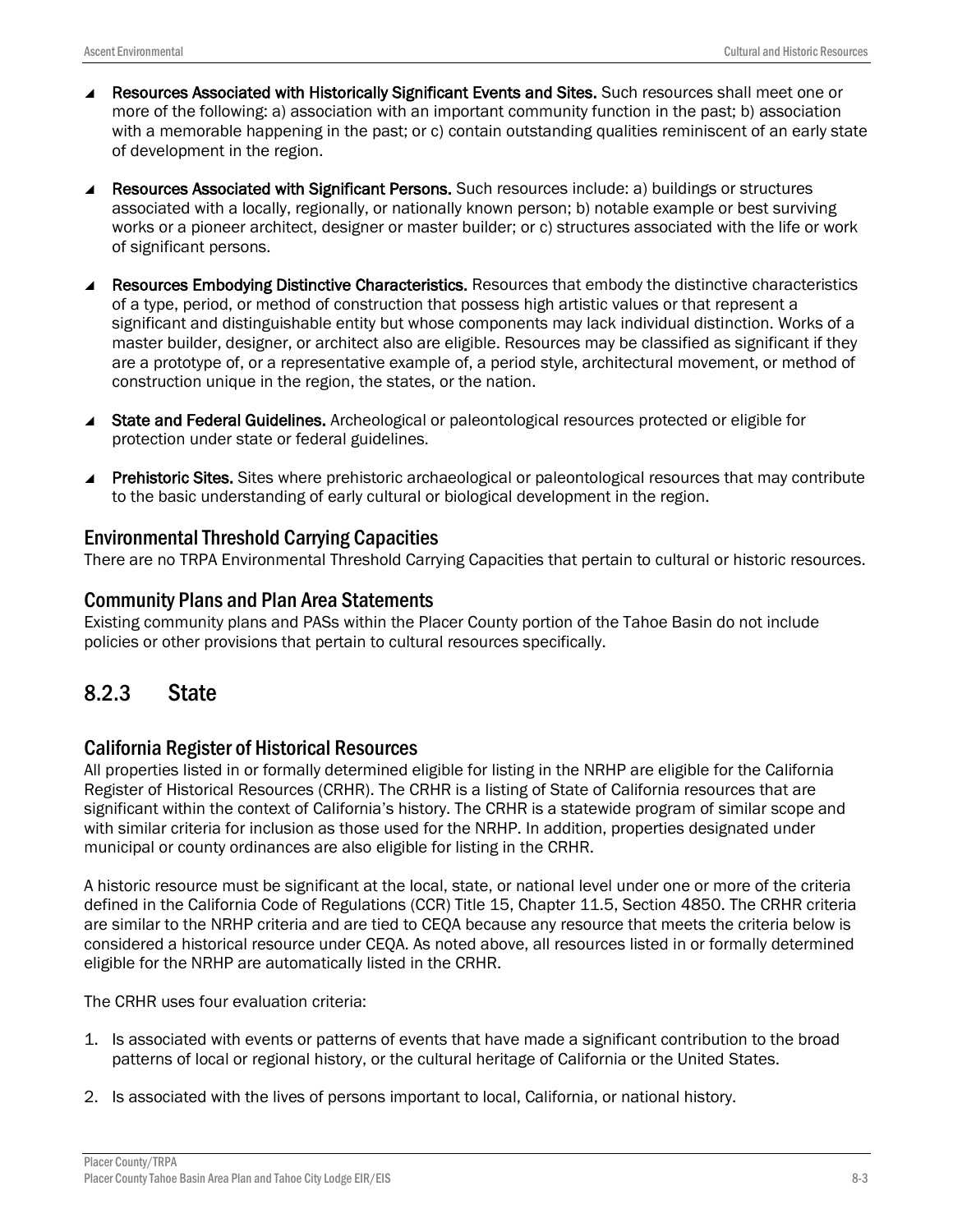- 3. Embodies the distinctive characteristics of a type, period, region, or method of construction, or represents the work of a master, or possesses high artistic values.
- 4. Has yielded, or has the potential to yield, information important to the prehistory or history of the local area, California or the nation.

Similar to the NRHP, a resource must meet one of the above criteria and retain integrity. The CRHR uses the same seven aspects of integrity as the NRHP.

# California Environmental Quality Act

CEQA requires public agencies to consider the effects of their actions on both "historical resources" and "unique archaeological resources." Pursuant to Public Resources Code (PRC) Section 21084.1, a "project that may cause a substantial adverse change in the significance of an historical resource is a project that may have a significant effect on the environment." Section 21083.2 requires agencies to determine whether proposed projects would have effects on unique archaeological resources.

#### Historic Resources

"Historical resource" is a term with a defined statutory meaning (PRC, Section 21084.1; determining significant impacts to historic and archaeological resources is described in the State CEQA Guidelines, Sections 15064.5[a] and [b]). Under State CEQA Guidelines Section 15064.5(a), historical resources include the following:

- 1) A resource listed in, or determined to be eligible by the State Historical Resources Commission, for listing in the CRHR (PRC, Section 5024.1).
- 2) A resource included in a local register of historical resources, as defined in Section 5020.1(k) of the PRC or identified as significant in a historical resource survey meeting the requirements of Section 5024.1(g) of the PRC, will be presumed to be historically or culturally significant. Public agencies must treat any such resource as significant unless the preponderance of evidence demonstrates that it is not historically or culturally significant.
- 3) Any object, building, structure, site, area, place, record, or manuscript which a lead agency determines to be historically significant or significant in the architectural, engineering, scientific, economic, agricultural, educational, social, political, military, or cultural annals of California may be considered to be a historical resource, provided the lead agency's determination is supported by substantial evidence in light of the whole record. Generally, a resource will be considered by the lead agency to be historically significant if the resource meets the criteria for listing in the CRHR (PRC, Section 5024.1), including the following:
	- a) Is associated with events that have made a significant contribution to the broad patterns of California's history and cultural heritage;
	- b) Is associated with the lives of persons important in our past;
	- c) Embodies the distinctive characteristics of a type, period, region, or method of construction, or represents the work of an important creative individual, or possesses high artistic values; or
	- d) Has yielded, or may be likely to yield, information important in prehistory or history.
- 4) The fact that a resource is not listed in or determined to be eligible for listing in the CRHR, not included in a local register of historical resources (pursuant to Section 5020.1(k) of the PRC), or identified in a historical resources survey (meeting the criteria in Section 5024.1(g) of the PRC) does not preclude a lead agency from determining that the resource may be a historical resource as defined in PRC Section 5020.1(j) or 5024.1.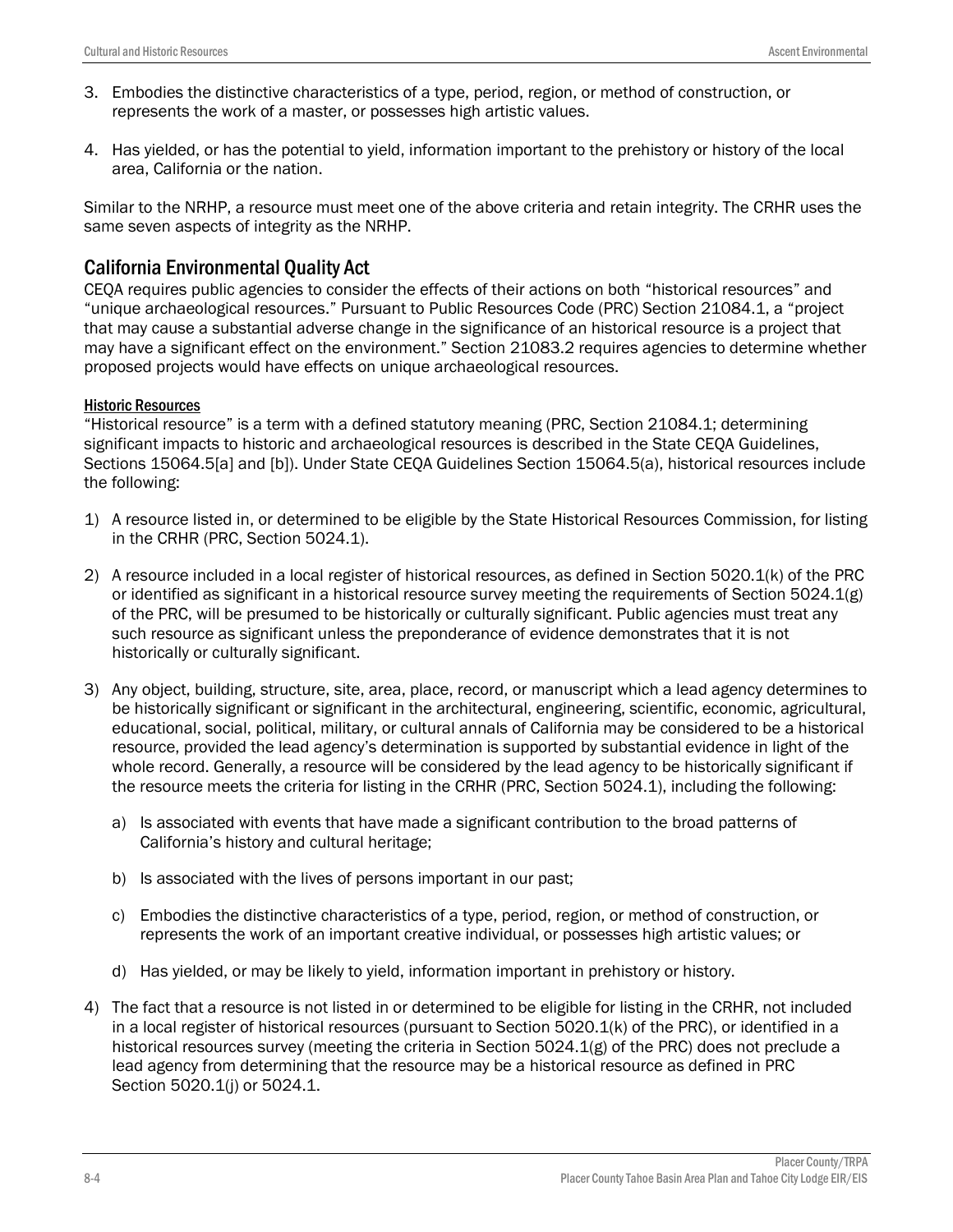#### Unique Archaeological Resources

CEQA also requires lead agencies to consider whether projects will impact unique archaeological resources. PRC Section 21083.2, subdivision (g), states that unique archaeological resource means an archaeological artifact, object, or site about which it can be clearly demonstrated that, without merely adding to the current body of knowledge, there is a high probability that it meets any of the following criteria:

- 1. Contains information needed to answer important scientific research questions and that there is a demonstrable public interest in that information.
- 2. Has a special and particular quality such as being the oldest of its type or the best available example of its type.
- 3. Is directly associated with a scientifically recognized important prehistoric or historic event or person.

## California Native American Historical, Cultural, and Sacred Sites Act

The California Native American Historical, Cultural and Sacred Sites Act applies to both state and private lands. The act requires that upon discovery of human remains, construction or excavation activity cease and the county coroner be notified. If the remains are of a Native American, the coroner must notify the NAHC. The NAHC then notifies those persons most likely to be descended from the Native American's remains. The act stipulates the procedures the descendants may follow for treating or disposing of the remains and associated grave goods.

## California Health and Safety Code

Section 7050.5 (b) of the California Health and Safety code specifies protocol when human remains are discovered. The code states:

In the event of discovery or recognition of any human remains in any location other than a dedicated cemetery, there shall be no further excavation or disturbance of the site or any nearby area reasonably suspected to overlie adjacent remains until the coroner of the county in which the human remains are discovered has determined, in accordance with Chapter 10 (commencing with Section 27460) of Part 3 of Division 2 of Title 3 of the Government Code, that the remains are not subject to the provisions of Section 27492 of the Government Code or any other related provisions of law concerning investigation of the circumstances, manner and cause of death, and the recommendations concerning treatment and disposition of the human remains have been made to the person responsible for the excavation, or to his or her authorized representative, in the manner provided in Section 5097.98 of the Public Resources Code.

### Assembly Bill 52

Assembly Bill (AB) 52, signed by the California Governor in September 2014, establishes a new class of resources under CEQA: "tribal cultural resources." It requires that lead agencies undertaking CEQA review must, upon written request of a California Native American tribe, begin consultation once the lead agency determines that the application for the project is complete, prior to the issuance of a NOP of an EIR or notice of intent to adopt a negative declaration or mitigated negative declaration. AB 52 also requires revision to CEQA Appendix G, the environmental checklist. This revision would create a new category for "tribal cultural resources."

AB 52 currently applies to those projects for which a lead agency has issued a NOP of an EIR or notice of intent to adopt a negative declaration or mitigated negative declaration on or after July 1, 2015. As the NOP for the proposed project was issued on June 3, 2015, the requirements of AB 52 do not apply.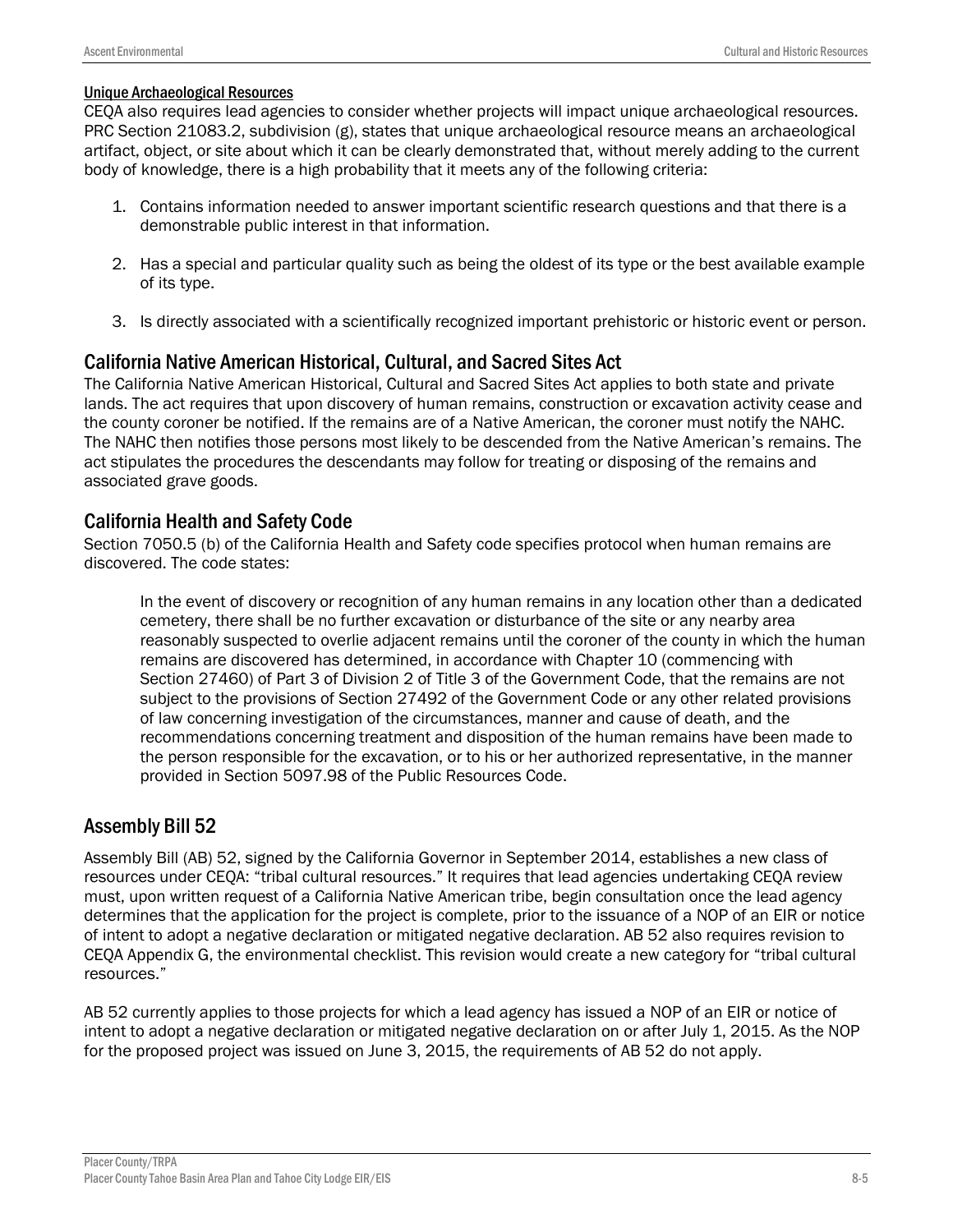# 8.2.4 Local

# Placer County

The Recreational and Cultural Resources Section (Section 5) of the Placer County General Plan (Placer County 2013) includes a goal to "identify, protect, and enhance Placer County's important historical, archaeological, paleontological, and cultural sites and their contributing environment." This plan also includes policies to protect and enhance cultural resources through various means, including: incentive programs for private property owners, public education, avoidance and mitigation of cultural resource impacts in discretionary development projects, coordination with the local Native American community and NAHC, and assisting private citizens seeking historic landmark designations for their property.

# 8.3 ENVIRONMENTAL SETTING

# 8.3.1 Cultural Resources Setting for the Area Plan and Tahoe City Lodge

# REGIONAL PREHISTORY

In broadest terms, the archaeological signature of the Tahoe Basin is marked by a trend from hunting-based societies in earlier times to populations that were increasingly reliant upon imported resources by the time of historic contact. The shift in lifeways may be attributed partially to factors involving paleoclimate, a shifting subsistence base, and demographic change.

Current understanding of northern Sierra Nevada and western Great Basin prehistory is framed within a hypothetical sequence spanning nearly 12,000 years of environmental change and human adaptation. The archaeological phenomena are organized into five time periods (known as the Western Great Basin Adaptive Sequence). Within this overarching framework, a regional chronology for the Eastern Sierra Front was developed through substantial programs of archaeological investigation throughout the northern Sierra and the Truckee Meadows. The Eastern Sierra Front Chronology, augmented by archaeological studies within the Tahoe Reach of the Truckee River, provides a relevant temporal framework for comparing and interpreting Tahoe archaeology. Pre-Archaic remains suggest occupation by about 9,000 years ago (Tahoe Reach Phase). Other Pre-Archaic to Early Archaic occupation dating from about 7,000 to 5,000 years ago (Spooner Phase) was documented at Spooner Lake. The most intensive period of occupation in the region may have occurred at varying intervals between 4,000 and 500 years ago (Martis Phases during the Early and Middle Archaic, and Early Kings Beach Phase during the Late Archaic). The protohistoric ancestors of the Washoe (Late Kings Beach Phase), also of Late Archaic times, may date roughly from 500 years ago to historic contact. This period has been associated with the Washoe Indians. It is estimated that the prehistoric Washoe had one of the highest population densities in the western Great Basin. Relatively high estimates are attributed to the bountiful environment in which they lived. Historic declines in Washoe population and traditional resource use were caused by disruptions imposed by incoming Euroamerican groups. The Washoe regard all "prehistoric" remains and sites within the Truckee Basin as being associated with their history.

# ETHNOGRAPHY

The project area falls within the center of historic Washoe territory, with primary use by the northern Washoe. Lake Tahoe was both the spiritual and physical center of the Washoe world. The name "Tahoe," adopted in popular jargon early on, is derived from the Washoe word *da 'ow*, signifying "lake." The lake was not officially designated as Lake Tahoe until an act by the legislature in 1945.

Several Washoe encampments have been recorded in the northwest quadrant of the Tahoe Basin, including locations near the outlets of the Truckee River, Burton Creek, and Dollar Creek. The outlet of the Truckee River was an important site where the Washoe paid respect and gave thanks to the Tahoe's waters.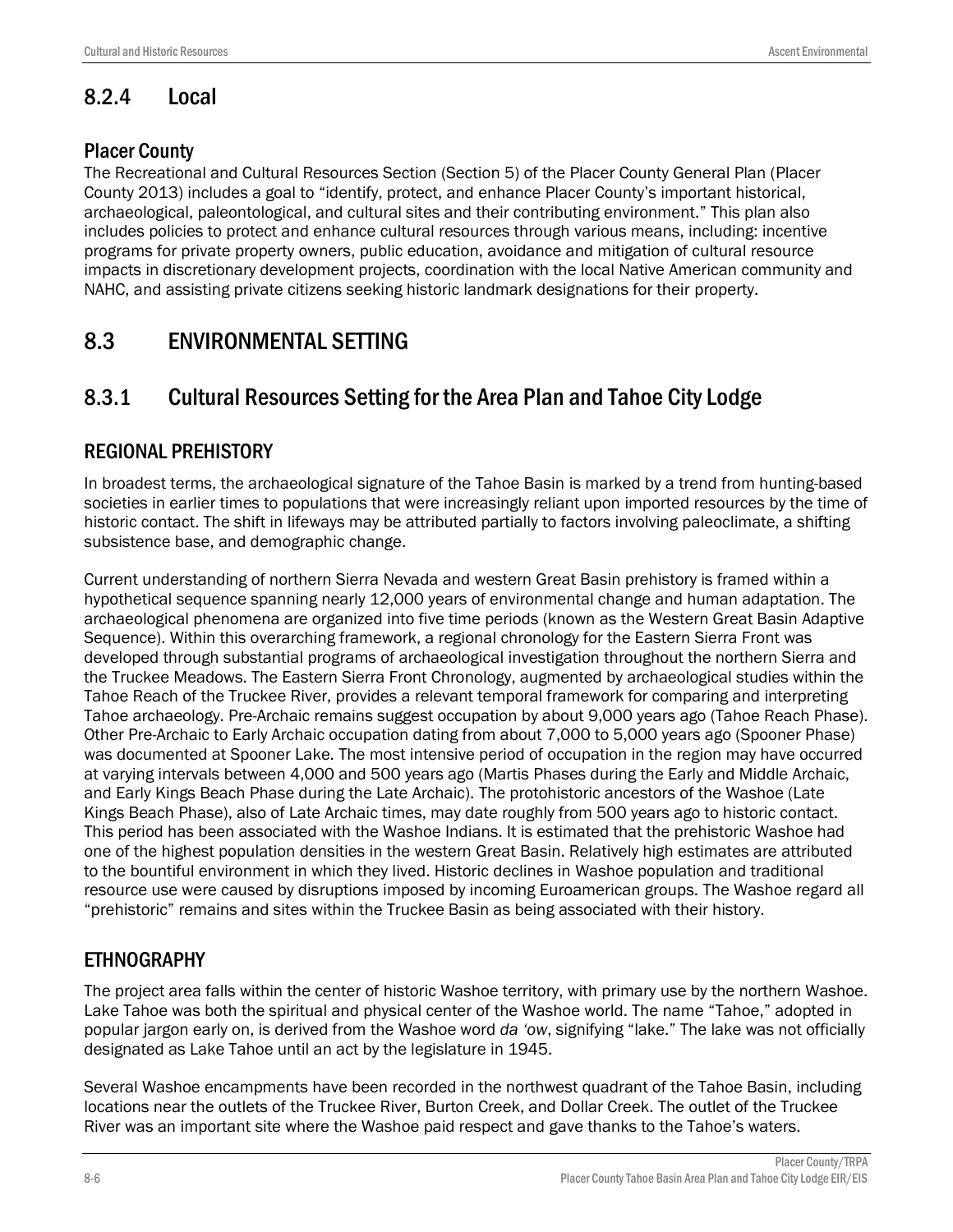While the Washoe were an informal and flexible political collective, their ethnography hints at a level of technological specialization and social complexity that was uncharacteristic of their surrounding neighbors in the Great Basin. A semi-sedentary existence and higher population densities, concepts of private property, and communal labor and ownership are reported and may have developed in conjunction with their residential and subsistence resource stability. The ethnographic record suggests that during the mild season, small groups traveled through high mountain valleys of the Tahoe Sierra collecting edible and medicinal roots, seeds and marsh plants. In the higher elevations, men hunted large game and trapped smaller mammals. Lake Tahoe and its tributaries were important fisheries year round. Suitable toolstone was quarried at various locales. The Washoe have a tradition of making long treks across the Sierran passes for the purpose of hunting, trading and gathering acorns. While some Washoe trekked to distant places for desired resources, most groups circulated in the vicinity of their traditional habitation sites.

Their relatively rich environment afforded the Washoe a degree of isolation and independence from neighboring peoples and may account for their long tenure in their known area of historic occupation, as also evidenced by linguistic studies. The Washoe are part of an ancient Hokan-speaking population, which has been subsequently surrounded by incoming Numic speakers, such as the Northern Paiute. By the 1850s Euroamericans had permanently occupied the Washoe territory and changed traditional lifeways. Mining, lumbering, grazing, commercial fishing, tourism, and the growth of settlements disrupted traditional Indian relationships to the land. As hunting and gathering wild foods were no longer possible, the Washoe were forced into dependency upon the Euroamerican settlers. Beginning in 1917, however, the Washoe Tribe began acquiring back a small part of their traditional lands. The Washoe remain as a recognized tribe by the U.S. government and have maintained an established land base. Its approximate 1,200 tribal members are governed by a tribal council that consists of members of the Carson, Dresslerville, Woodfords, and Reno-Sparks Indian colonies, as well as members from non-reservation areas.

The Washoe have not been completely displaced from their traditional lands. The contemporary Washoe have developed a Comprehensive Land Use Plan that includes goals of reestablishing a presence within the Tahoe Sierra and re-vitalizing Washoe cultural and cultural knowledge, including the harvest and care of traditional plant resources and the protection of traditional properties within the cultural landscape.

# REGIONAL HISTORY

In 1844, John C. Frémont and his companion Charles Preuss recorded the first sighting of Lake Tahoe by a Euro-American. Later that same year, members of the westward-bound Stevens-Murphy-Townsend party were likely the first Euro-Americans to venture onto the shore of the lake. The California Gold Rush, centered mainly in the Sierra Nevada foothills, and the subsequent Comstock Lode silver rush that occurred a decade later in Nevada, drew thousands of miners and entrepreneurs through the Tahoe Sierra on their way to the mining locales. During this period, the lake was known by various names, including Mountain Lake and Lake Bigler. It was officially designated Lake Tahoe by the California Legislature in 1945. The proximity of the Tahoe Basin to the Mother Lode in California and the Comstock Lode in Nevada promoted related development in lumbering, grazing, transportation, market hunting and fishing, tourism, and urban development in the region to provide materials to meet the demand of those areas.

# **Transportation**

Lake Tahoe's strategic proximity to wood, water, mineral, rangeland, and recreational resources justified that a significant amount of capital and energy be invested into transportation to and through the Tahoe Basin. Beginning in 1852 Scott's Route (later known as the Placer County Emigrant Road) was traveled intermittently between Auburn and the Comstock mines by westbound emigrants and eastbound prospectors. It crossed the main sierran crest above Squaw Valley and entered the Tahoe Basin at Tahoe City. This historic route is now SR 28. This road appears on historic maps dating from 1865. The opening of the Central Pacific Railroad in 1869, with connections to Tahoe's north shore by stage in the 1860s and by rail in 1900, fostered tourism and encouraged the development of long-lived communities, even after the demise of timber harvesting and grazing activities. Owing to the difficulty of overland travel within the Tahoe Basin, steamships became critical modes of transportation as early as 1864. Automobile roads in the Tahoe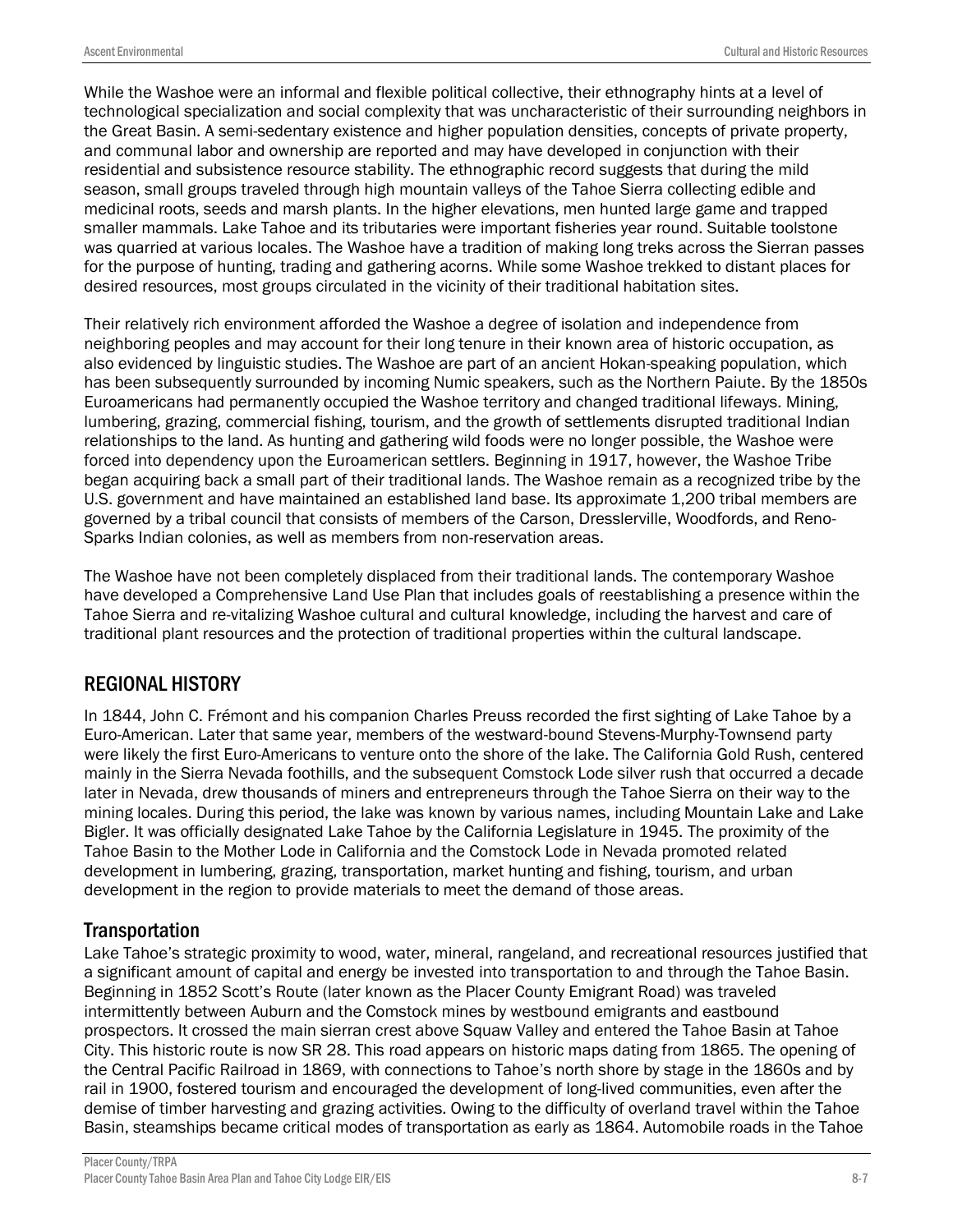Basin generally date after the 191Os. During the 193Os the Forest Highway system was established, which resulted in a network of engineered and major routes through the Tahoe Basin. Not until 1927 did paved highways circle the lakeshore.

## Logging

Although the history of lumbering in and around the Tahoe Basin took place within the larger history of the Comstock Lode, the onset of lumbering on the California side of Lake Tahoe's north shore was largely coincident with the building of the transcontinental railroad and the subsequent opening of new wood markets along its route. By the turn of the century, lands in the Tahoe Basin were largely stripped of pine, but fir and other species remained. With the introduction of paper mills, stands were revisited to harvest fir for use as pulpwood for paper mills. Between 1900 and 1930, local pulpwood was processed at the Floriston Pulp and Paper Mill, located down the Truckee River canyon on the main rail line near the California/Nevada state line. The company owned timber tracts surrounding Tahoe City. Cords of pulpwood were hauled down to Tahoe City to the narrow-gauge spur tracks of the Lake Tahoe Railway and Transportation Company. Maps dating from 1909, 1912, 1913, and 1916 show railroad spurs off the main line leading to wood yards in Tahoe City near the intersection of Fairway Drive and SR 89/28. From Tahoe City, wood was transported to the mainline at Truckee and then down the Truckee River Canyon to Floriston.

Growing communities in the vicinity of Tahoe City throughout the first half of the 20<sup>th</sup> century created a demand that was supported by small, localized sawmills and shingle mills, sawing pine and cedar, respectively. Stands surrounding Tahoe City were revisited during the 1950s and lumber harvest continued on a reduced scale through the 1970s. By the 1980s, the forests around Lake Tahoe were of more value as recreational rather than timber resources, and so the large-scale logging that occurred elsewhere in the northern Sierra Nevada was curtailed in the Tahoe Basin.

# Community Development Context for the Tahoe City Lodge

In the summer of 1861, the first Euroamerican of record settled in a locale that would shortly become Tahoe City. The town site was first laid out sometime after 1863 by a party of men disenchanted by the unprofitable flash of mining excitement near Squaw Valley. The settlement was first known in April through November of 1864 as "Trucky River P.O." The townsite became official in 1868. In 1871 the post office was known as "Tahoe." The name "Tahoe" was not officially changed to "Tahoe City" until 1949.

A meadow, which is now part of the Tahoe City Golf Course, once extended from the lake outlet northeastward to what is now Rocky Ridge Properties. Beginning in 1862, wild timothy hay was harvested from this fertile cropland bordering the present site of Tahoe City. The production of feed for livestock was an essential link in the harvest of Tahoe lumber to support the silver mines of the Comstock.

Growing tourism supported the establishment of local inns and hotels. Beginning in 1900, Tahoe City served as a gateway port to Lake Tahoe and transit point between the trip by railroad from the transcontinental main line at Truckee to Lake Tahoe, and the trip by steamer to all points around the lake. With the decline of the Comstock mines and the demise of timbering in the Tahoe Basin, the Bliss family (of Carson and Tahoe Lumber and Fluming Company fame) formed a new corporation, the Lake Tahoe Railway and Transportation Company. The company operated a 16-mile narrow gauge line down the Truckee River canyon between Tahoe City and Truckee. Tracks and rail cars from the Bliss lumber mill complex at Glenbrook and Bijou were dismantled in 1898 and barged across the lake to Tahoe City. By 1899 simultaneous construction commenced on the tourist railroad and the internationally famous Tahoe Tavern Resort and railroad-steamer pier south of Tahoe's outlet. The railroad was opened in 1900, and in 1901 machine shops, maintenance equipment, and several dwellings were moved from Glenbrook and installed at Tahoe City on and adjacent to the current Tahoe City Marina. The famed, self-contained and opulent Tahoe Tavern opened for business in 1902, accessed easily by the railroad. The Tahoe Tavern maintained an undisputed reputation as "the place to go at Tahoe" until the railroad line was abandoned in 1943, coinciding with the movement of more automobile traffic over local roads and highways. While the resort continued to attract a wealthy clientele, by the early 1960s, environmental regulations and the inevitability and expense of connecting to the new sewer system on Tahoe's west shore spelled the resort's ultimate demise. It was demolished in 1964.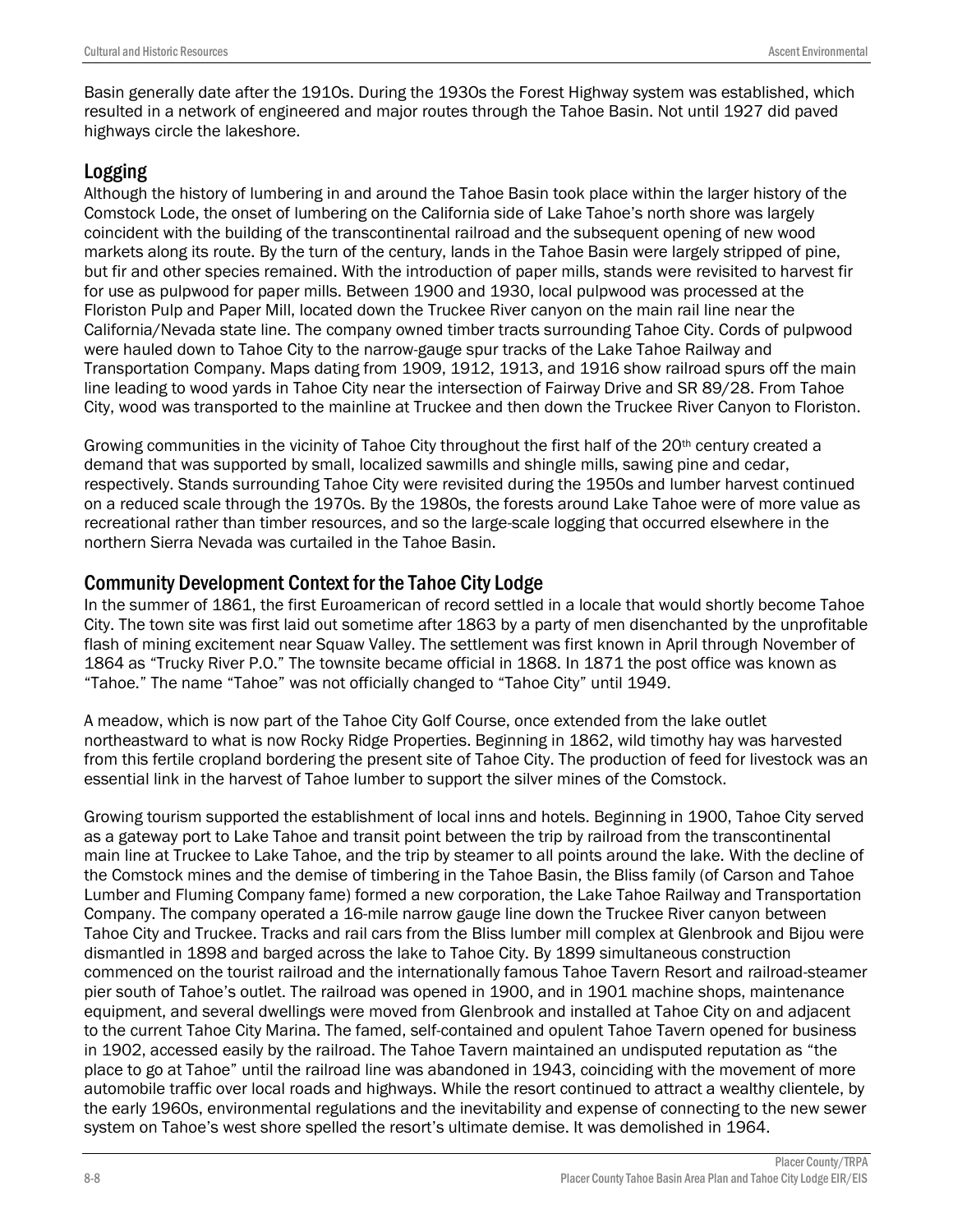In April of 1925 the Linnard Hotel interests acquired the Tahoe Tavern property, along with its railroad and steamers. The narrow-gauge railroad was leased to the Southern Pacific Railroad and in exchange, the Southern Pacific widened (broad-gauged) the tracks. Southern Pacific operated Pullmans with over-night service between San Francisco and Tahoe City. An extensive publicity campaign was launched and Tahoe was promoted as an all-year resort.

At the onset of their railroad operations, the Linnard interests began developing other improvements to the Tahoe Tavern resort. One of the most significant was a golf links, which was located in the former hay meadow behind the town's commercial district and along the Bickford slough. The course was planned as a six-hole course, but it was expanded to nine holes and 2,700 yards when constructed in 1926. May Dunn (of the Scottish golfing family dynasty) oversaw the lay-out. Prior to 1926, the property now occupied by Save-Mart Super Market and areas adjoining to the east was the site of the Lake Tahoe Railway and Transportation Company's turnaround "Wye." Here, narrow gauge trains backed onto the Tahoe Commons spur and headed to the machine shops located at the current site of the Tahoe City Marina. By the late 1930s, areas to the east were being developed by the Bickford Lumber Company. In addition, a caddy shack was added to the new golf course. Over the years, ownership of the golf course changed hands. It became the property of Gordon and Pat Hyde in 1946, who sold to Carl Bechdolt, Jr. in 1948.

"Trail 's End" cemetery borders the Tahoe City Golf Course on the northwest. Tahoe City's original cemetery was first established along both sides of Bliss Creek (the creek that presently separates Boathouse Mall from Lighthouse Center). The cemetery was relocated when the Bliss buildings were relocated from Glenbrook mills in the late 1890s. The Bliss Company called for removal of the bodies and, in exchange, Bliss donated the land occupied by Tahoe City's current cemetery above the golf course. Fifteen coffins were removed. As the bodies were exhumed, many were found to be "petrified" by the seepage of water from Bliss Creek.

Tahoe City experienced a growth in commercial development following World War II. Local businessmen, Charles and Oliver Henrikson, were pioneers in this effort as explained by Charles.

For the first few years after returning from the service, our sand and gravel business was operated from our backyard, with our home as the office. In time, a commercial location was sensible and Tahoe City was the logical location, as there was no sand and gravel business in this area. Mr. Fred Kilner offered to sell us a small portion of his land adjacent to the Tahoe City Golf Course…35 feet of frontage with a depth of 100 feet…This was the former site of the caddy headquarters when the Kilner property was part of the Golf Course belonging [to] the Tahoe Tavern, and later to Pat and Gordon Hyde.

By 1951 the Henrikson's business was expanding and they acquired more land behind the office from Kilner and constructed a large warehouse (46 feet wide by 125 feet long) to house equipment. In March of 1954 the remaining frontage was purchased from Kilner. By around 1959 the Henriksons relocated their sand and gravel business to Squaw Valley and began converting the parcel from industrial to commercial buildings. Plans involved construction of central office space with stores fronting the highway and perimeter parking enclosing the buildings, landscaping, and pool. The last building in the commercial complex was constructed in about 1973.

# 8.3.2 Records Searches

Because of the programmatic nature of the Area Plan analysis, a historic records search was not conducted for the entire Placer County Tahoe Basin Area Plan area. Future projects implemented under the Area Plan or related to the Kings Beach Center design concept would be subject to subsequent project-level or parcelspecific environmental review.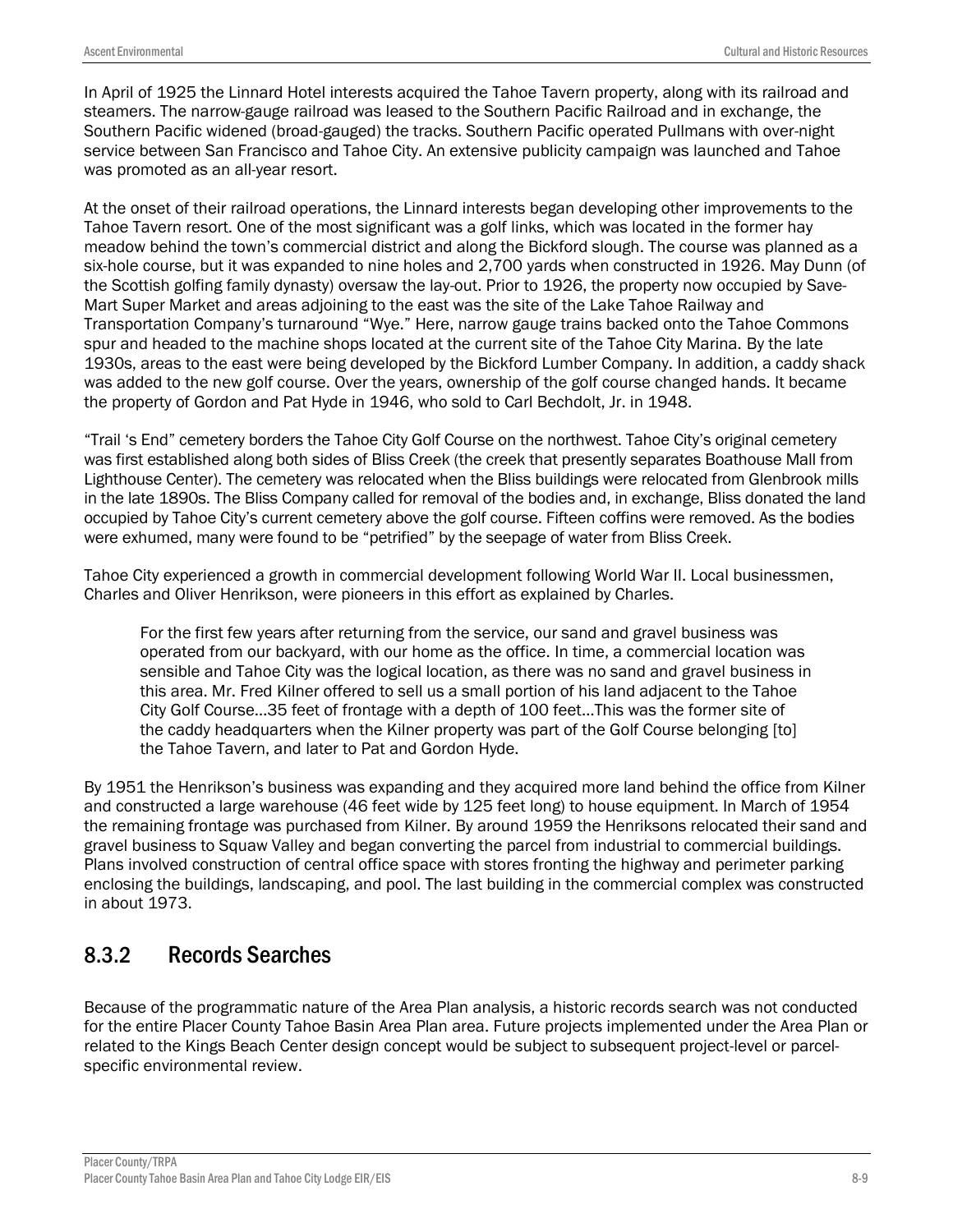# NCIC RECORDS SEARCH

A confidential records search for the Tahoe City Lodge project site was conducted at the North Central Information Center (NCIC) on October 5, 2015 (File No.: PLA-15-93).

The search included a review of the following documents and sources:

- ▲ Office of Historic Preservation's Historic Property Directory (2012)
- ▲ Determination of Eligibility (2012)
- ▲ California Inventory of Historical Resources (1976)
- ▲ California State Historical Landmarks (1996 and updates)
- National Register of Historical Places/California Register of Historic Resources listings
- ▲ California Points of Historical Interest (1992 and updates)
- ▲ Caltrans State and Local Bridge Surveys (2009)

The records search disclosed that a single archaeological study was done within the project area submitted as part of the records search. It focused on the area along the highway corridor and included the Henrikson building complex. No cultural resources have been identified within or adjacent to the project site limits.

# NATIVE AMERICAN CONSULTATION

The NAHC was contacted to request a search of its sacred lands file for the Tahoe City Lodge project site. In its response, dated December 21, 2011, the NAHC stated that its search of the sacred lands file had failed to identify any Native American cultural resources in the immediate limits of the project site. A second sacred files search request was made to the NAHC on October 31, 2015.

Prior ethnographic studies indicate that the Washoe Tribe is the applicable tribal authority for lands encompassing the project site. Accordingly, Darrel Cruz, Tribal Historic Preservation Officer (THPO) for the Washoe Tribe of Nevada and California was contacted in order to incorporate the opinions, knowledge and sentiments regarding traditional Native American lands within the project area. Mr. Darrel Cruz responded November 4, 2015, stating that he had no knowledge of cultural resources or sacred sites that may be affected by the proposed Tahoe City Lodge.

Because no areas that have religious or sacred significance or other cultural significance to the Washoe people have been identified on or near the Tahoe City Lodge project site during conversations with tribal representatives and the area has been highly disturbed by urbanization, there would be no impact and this topic is not discussed further in this EIR/EIS.

# 8.3.3 Pedestrian Surveys

Because of the programmatic nature of the Area Plan analysis, a pedestrian survey was not conducted for the entire Placer County Tahoe Basin Area Plan area. Future projects implemented under the Area Plan would be subject to subsequent project-level environmental review and surveys similar to that conducted for the Tahoe City Lodge project site.

# ARCHAEOLOGICAL SURVEY

The archaeological pedestrian survey of the Tahoe City Lodge project site was conducted on October 31, 2015 by Susan Lindström, Ph.D., Consulting Archaeologist. Ms. Lindström meets the Secretary of Interior Qualifications and Standards in archaeology, history and related disciplines (48 CFR 44738-44739) and has 42 years of professional experience in regional prehistory and history, holds a doctoral degree in anthropology/archaeology, and has maintained certification by the Register of Professional Archaeologists since 1982.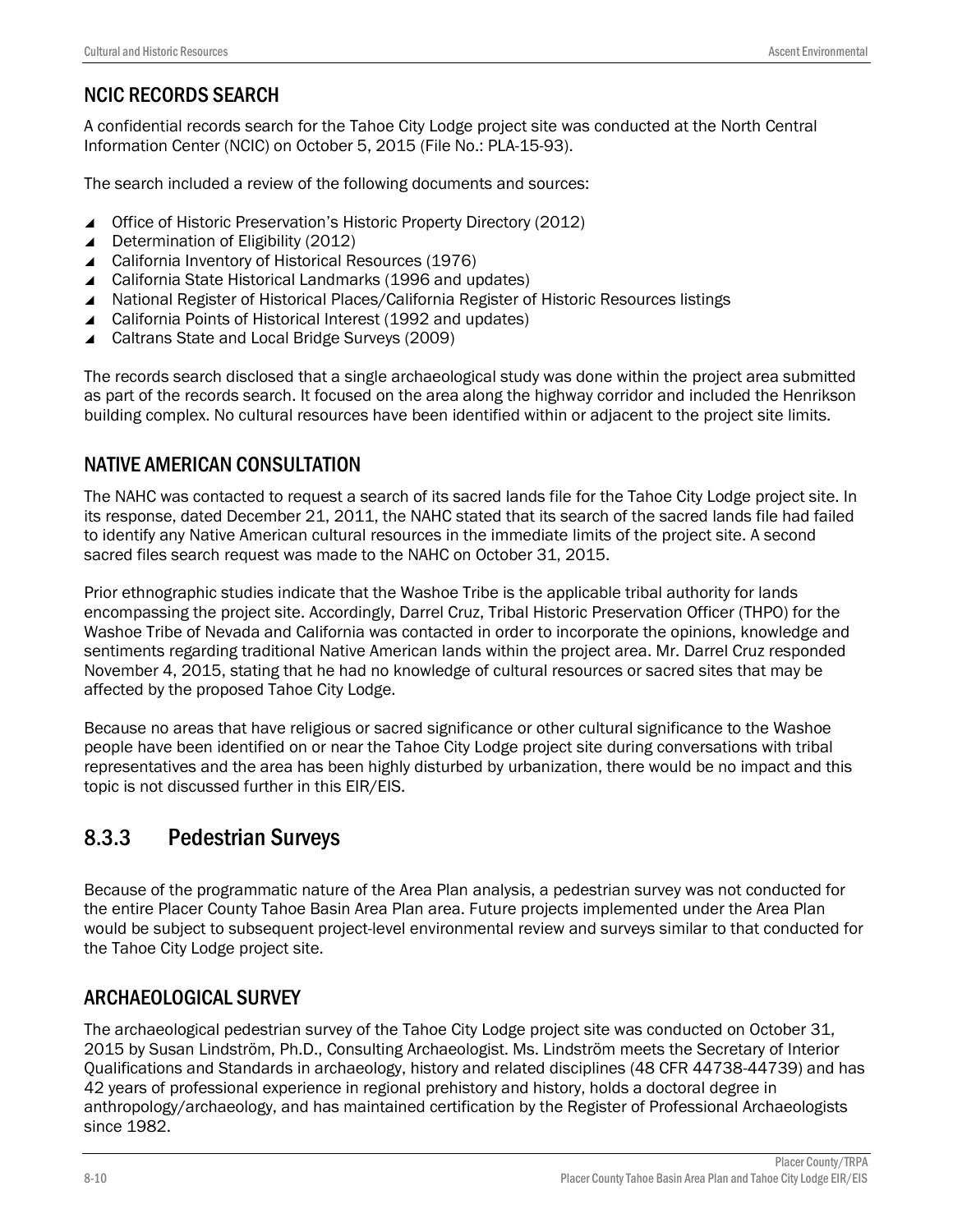The entire project site has been subject to thorough disturbance. The Tahoe City Lodge project site encompassing the former Henrikson Property is covered by existing commercial development, underground utilities and pipelines, asphalt paving, and cinder and gravel overlays. The golf course portion of the Tahoe City Lodge project site includes the clubhouse and adjoining asphalt parking area and miscellaneous out buildings. Fairways and greens have been graded and re-contoured. Several small islands supporting wetlands vegetation dot the course.

Prior disturbance (e.g., grading, hard-surface coverage, and the built environment) dictated that a mixed of field strategies be employed using both intensive and cursory/non-coverage techniques. An intensive strategy entails systematically walking over the entire area in transects no greater than 30 feet apart, looking for all evidence of prior human activity. Cursory coverage is used when 100 percent of the ground is either covered by surface improvements or the ground has been subject to extreme subsurface disturbance and survey of the area is conducted by car. The pedestrian survey did not identify any previously unrecorded archaeological resources within the project site.

# BUILT ENVIRONMENT SURVEY

All built-environment resources within the Tahoe City Lodge project site and immediately adjacent to it, were documented during the course of a pedestrian survey on October 5, 2015, with all resources that appeared to be 50 years of age or older were fully photo-documented and recorded in the field. This survey and the accompanying *Tahoe City Lodge Project Historic Resources Survey and Evaluation Report* (Placer County and TRPA 2016) were prepared by Alta Cunningham, M.A., Architectural Historian, who meets the requirements of Qualified Professionals as set forth by the Secretary of Interior for work in architectural history, and has five years of experience conducting cultural resources studies. The buildings were evaluated and recorded on California Department of Parks and Recreation Primary Record forms, which are the standard forms for recording potentially historic resources in the State of California. Based on this survey existing structures on the project site do not retain historic integrity.

# 8.3.4 Historic and Cultural Sites in Placer County

Federal, state and regional regulatory agencies maintain inventories of historic and archaeological resources in the Tahoe Basin. As described above, the NRHP and the CRHR are comprehensive inventories of cultural resources. Regionally, TRPA maintains historic resource maps, inventories, and parcel records that identify known archaeological, ethnographic, and historic resources.

In Placer County, there are 21 historic or archaeological sites designated by TRPA as having a high-level of historic integrity or regional significance. (TRPA 2012b: Section 3.15 p. 11) These sites are categorized by two physical types: linear features and non-linear features. Linear features account for three of the recognized sites and non-linear features account for 18 of the sites.

- ▲ Linear features include: roads, grades, passes, railroads, trestles, flumes, trails, etc.
- Non-linear features include: houses, lodges, chapels, ranger stations, ranches, toll houses, sawmills, bridges, dairies, historic districts, logging/lumber camps, railroad tunnels, cabins, taverns, mansions/estates, piers, hotels, resorts, beaches, points, creek/river mouths, marshes, Native American function sites, springs, bays, harbors, etc.

None of the features designated by TRPA as having a high-level of historic integrity of regional significance are located on the Tahoe City Lodge project site or within the limits of the Kings Beach Center design concept.

In addition to the features shown on historic resource maps and inventories, there are many small sites around the lake where a variety of artifacts have been discovered. As described above, under the headers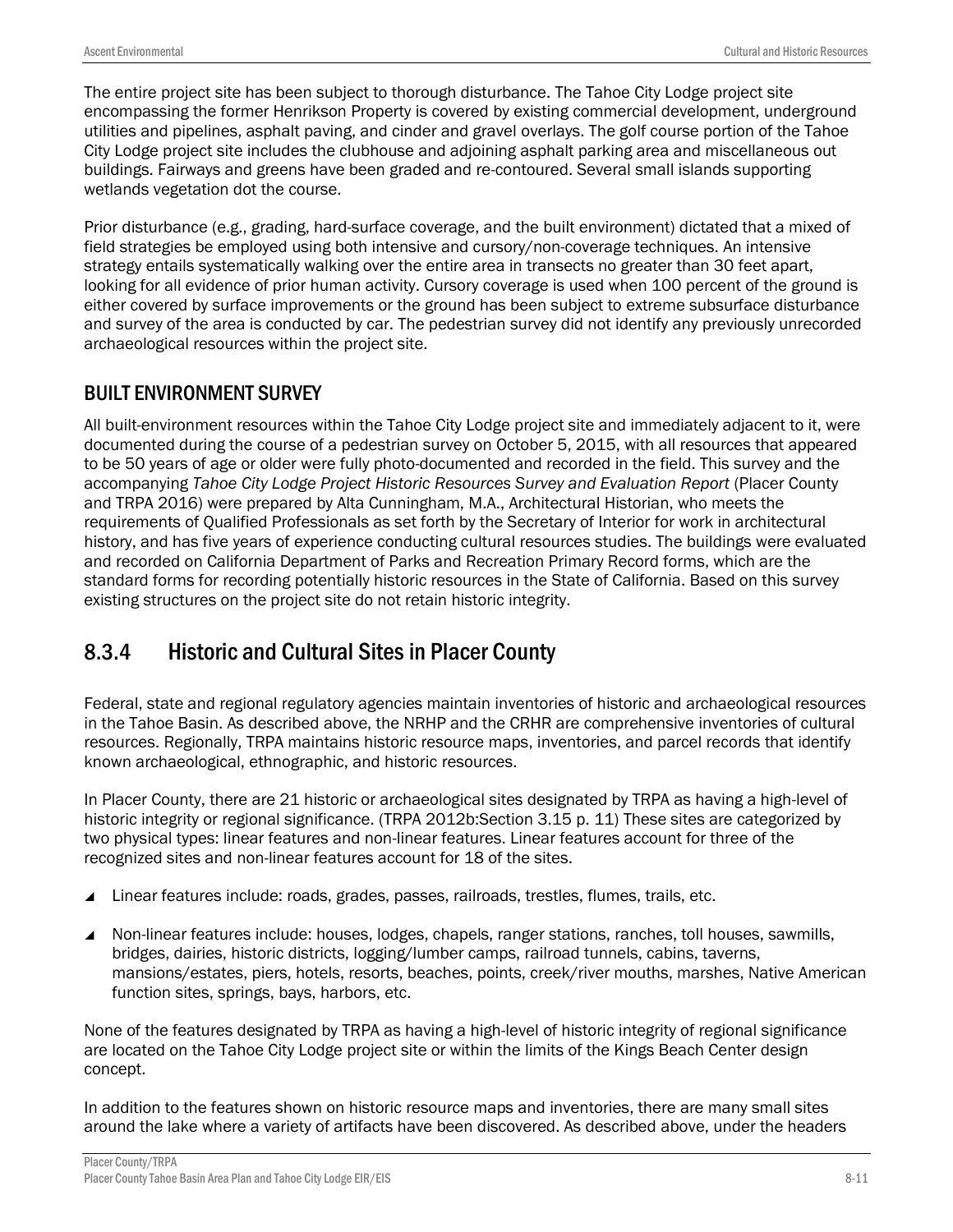"Regional Prehistory," "Ethnography," and "Regional History," evidence of human settlements appears throughout the county within the Tahoe Basin. Artifacts discovered at various sites include flaked basalt implements and milling stones, slabs for the grinding of seed foods, chert and obsidian toolstone, bedrock mortars, and smaller projectile points. Because historic and archaeological resources are context sensitive, these resources are inventoried on a case-by-case basis for individual projects within the region to evaluate potential impacts on historic and cultural resources or those potentially eligible for listing on the National Register of Historic Places. Individual properties are required to complete a historic determination when a project would potentially cause an adverse effect to a building, site, object, district, or structure.

# 8.4 ENVIRONMENTAL IMPACTS AND MITIGATION MEASURES

# 8.4.1 Methods and Assumptions

As described in Chapter 1, "Introduction," this EIR/EIS evaluates the Tahoe City Lodge at a project level and the Placer County Tahoe Basin Area Plan at a programmatic level.

The impact analysis for prehistoric- and historic-period archaeological resources is based on the findings and recommendations of the *Tahoe City Lodge EIR/EIS Cultural Resource Inventory* (Lindström 2015). The impact analysis for historic architectural resources is based on the *Tahoe City Lodge Historic Resources Survey and Evaluation Report* (Placer County and TRPA 2016), which has been included as Appendix F. The analysis is also informed by the provisions and requirements of federal, state, and local laws and regulations that apply to cultural resources. In determining the level of significance, the analysis assumes that the project would comply with relevant, federal, state, and local laws, regulations, and ordinances.

# 8.4.2 Significance Criteria

Significance criteria relevant to historic and cultural resources are summarized below.

# TRPA CRITERIA

The "Archeological/Historical" criteria from the TRPA Initial Environmental Checklist were used to evaluate the impacts relative to historic and cultural resources. Impacts would be significant if the project would:

- cause an adverse effect to a significant archaeological or historical site, structure, object, or building;
- cause an adverse effect to a property with any known cultural, historical, and/or archaeological resources, including resources on TRPA or other regulatory official maps or records; or
- ▲ cause an adverse effect to a property associated with any historically significant events and/or sites or persons.

# CEQA CRITERIA

In accordance with Appendix G of the State CEQA Guidelines and the Placer County CEQA Checklist, impacts related to cultural resources would be significant if the project would:

- cause a substantial adverse change in the significance of a historical resource as defined in Section 15064.5 of the CEQA Guidelines;
- cause a substantial adverse change in the significance of an archaeological resource pursuant to Section 15064.5 of the CEQA Guidelines;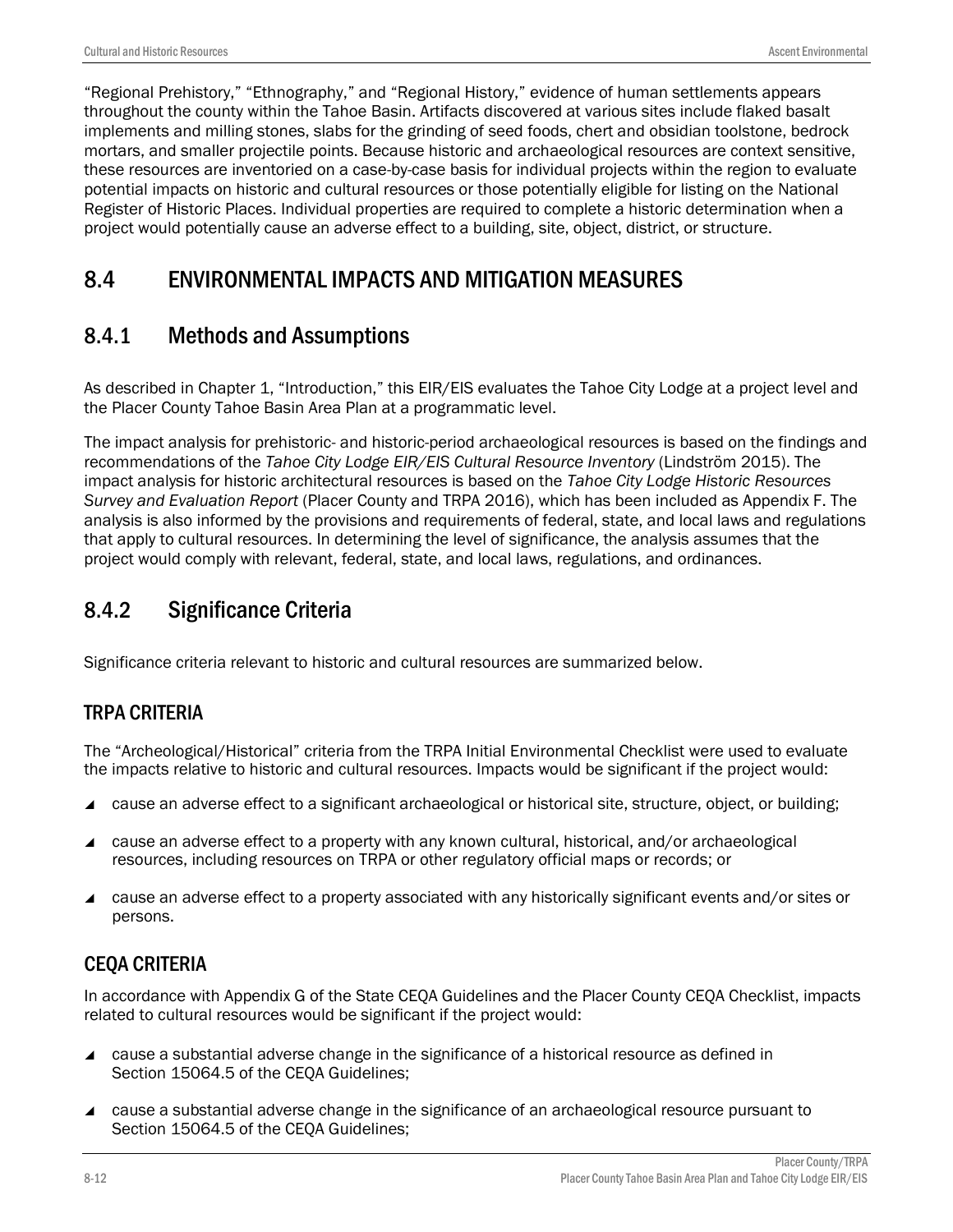- directly or indirectly destroy a unique paleontological resource or site or unique geologic feature (CEQA Guidelines); or
- disturb any human remains, including those interred outside of formal cemeteries.

# 8.4.3 Environmental Effects of the Project Alternatives

### Impact 8-1: Change in the significance of historic resources

Implementation of the Area Plan would incentivize environmentally beneficial redevelopment, which could occur on properties that contain known historical resources, be associated with historically-significant events or individuals, or result in adverse physical or aesthetic effects to a significant historical site, structure, object, or building. Because each of the alternatives (Alternatives 1 through 4) would result in some new construction over the planning period, each has the potential to disturb, disrupt, or destroy historic resources through implementation of specific projects. However, federal, state, and TRPA regulations address protection of historic resources and provide processes to avoid, minimize, or mitigate impacts to these resources. Therefore, implementation of the Area Plan with Alternatives 1, 2, and 3, as well as the No Project Alternative (Alternative 4) would result in a less-than-significant impact.

With respect to the Tahoe City Lodge project site, the record search revealed no historic resources and the pedestrian survey did not identify any historic resources within the project site; therefore, there would be no impact to historic resources with implementation of any of the Tahoe City Lodge alternatives (Alternatives 1, 2, 3, or 4).

#### Placer County Tahoe Basin Area Plan Program-Level Analysis

#### Alternative 1: Proposed Area Plan

Placer County is the location of a variety of historic resources, including federal, state, and locally-recognized resources. The majority of known resources are located along the lake shore or centered near Tahoe City. The demolition, alteration, or disturbance of existing features, buildings, and structures could result in changes to or destruction of historic resources.

Alternative 1 would implement the proposed Area Plan as described in Chapter 3, "Proposed Project and Alternatives." The Kings Beach Center design concept could also be implemented with Alternative 1. This alternative includes the proposed Tahoe City Town Center boundary changes, the establishment of special planning areas, implementation of the Regional Plan policies coupled with proposed Area Plan policies, and implementation of all proposed Area Plan programs and substitute standards. None of these elements include project-specific construction activities that could affect the significance of historic resources.

However, the Area Plan includes redevelopment incentives and new development and design standards for mixed-use areas. These provisions are intended to implement Regional Plan policies promoting the redevelopment of existing town centers to improve aesthetic conditions, restore sensitive lands, and enhance recreation opportunities and multi-modal transportation options. The Kings Beach Center design concept site includes 16 parcels (totaling approximately 4 acres) owned by Placer County on the mountain side of North Lake Boulevard (SR 28). The collective parcels represent an opportunity for a mixed-use environmental redevelopment design concept in the Kings Beach Town Center. Policies and programs identified in the Area Plan promote redevelopment of the built environment, multi-modal transportation options, and enhanced economic conditions in town centers and other mixed-use areas, and other existing built areas. Once specific project activities are identified, increased maximum density allowances in the urban area could lead to the demolition of historic or potentially historic buildings and structures and/or damage to subsurface historic-period resources. Additionally, infrastructure or other public works improvements could result in damage to or demolition of other historic resources. However, as detailed in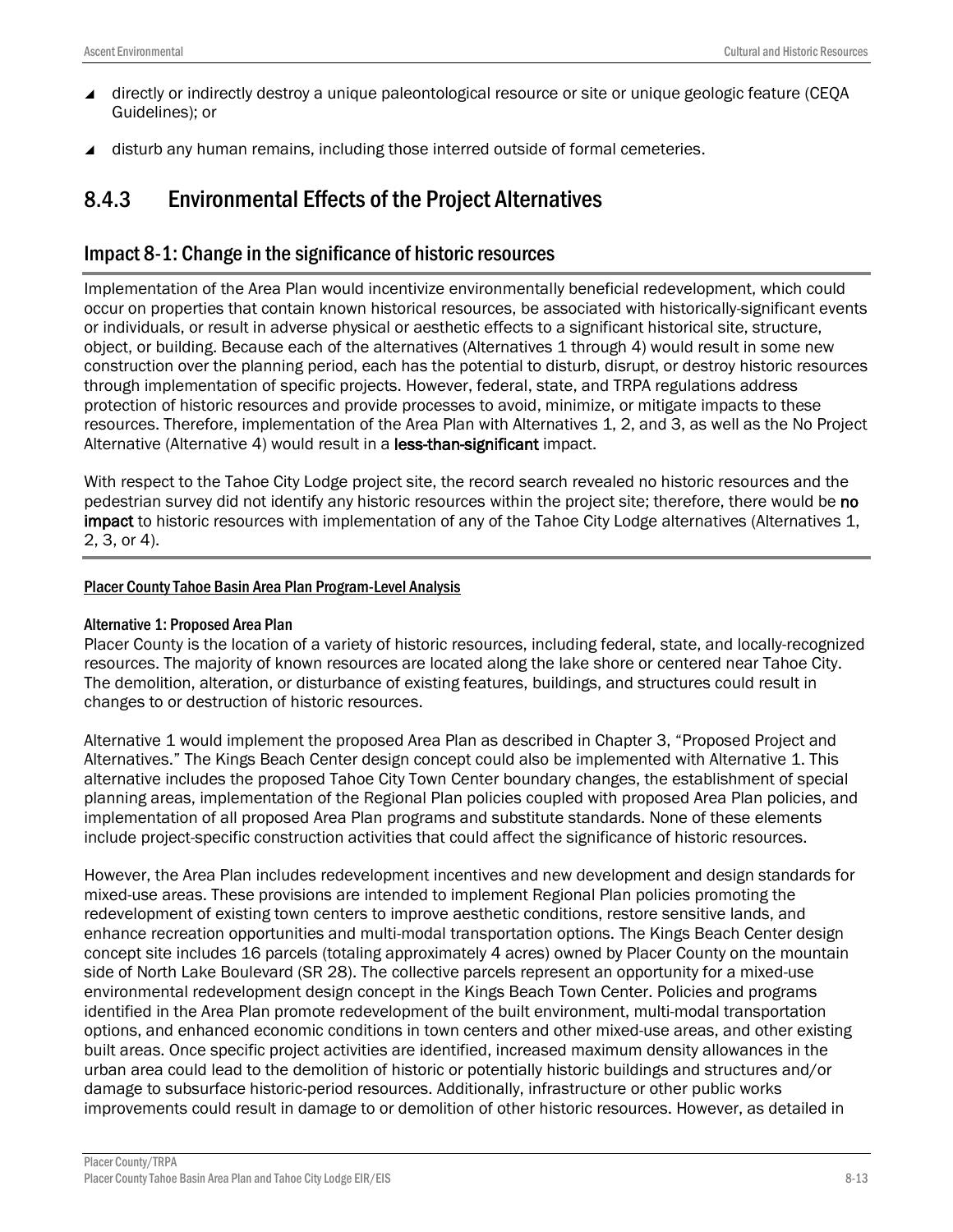the regulatory setting there are a number of federal, state, and TRPA regulations in place to protect or mitigate the impact to historic resources in the county.

The TRPA Code standards provide protection for these resources and/or the appropriate mitigation of project causing an adverse impact. In the Grading Standards Section (33.3), it is required that cessation of grading and consultation with government agencies occur whenever historical, pre-historical, or paleontological materials appearing to be 50 years or older are discovered during grading activity (TRPA Code Section 33.3.7). The Historic Resource Protection chapter (67) includes standards which require evaluation by a qualified archaeologist of any potential archaeological, cultural, or historic resources discovered during project construction (TRPA Code Section 67.3.1). TRPA also requires that projects in areas with known or newly discovered sites of cultural or historic significance include a site survey (performed by a qualified archaeologist or architectural historian) prior to TRPA approval (TRPA Code Section 67.3.2). This standard also requires consultation with the Washoe Tribe on all site surveys in order to determine if tribally significant sites are present. If an adverse impact can not be avoided or is approval per TRPA Code of Ordinances, then a resource protection plan is required. Such a plan shall be prepared by a qualified professional and may provide for surface or subsurface recovery of data and artifacts and recordation of structural and other data (TRPA Code Section 67.3.3). Additionally, grading, operation of equipment, or other soil disturbance is prohibited in areas where a designated historic resource is present, or could be damaged, except in accordance with a TRPA-approved resource protection plan (TRPA Code Section 67.3.4). Finally, upon discovery of a previously unknown site, object, district, structure or other resource, potentially meeting criteria as a historic resource (as outlined in TRPA Code Section 67.6) TRPA shall consult with the applicable state historic preservation officer (SHPO), and with the Washoe Tribe if it is a Washoe site.

At the federal level, Section 106 of the NHPA guides cultural resources investigations by federal agencies and requires considerations of effects on properties that are listed in, or may be eligible for listing in, the NRHP. The U.S. Forest Service, Lake Tahoe Basin Management Unit adheres to the NHPA in managing the public land under its jurisdiction (approximately 75 percent of the land within the Tahoe Region). The LTBMU consults with the Washoe Tribe, TRPA, and the California Office of Historic Preservation. Additionally, the LTBMU Forest Plan provides guidelines for historic and archaeological resource protection.

At the state level, California has processes in place to protect and avoid impacts to historical resources. CEQA requires public agencies to consider the effects of their actions on both "historical resources" and "unique archaeological resources." The CRHR identifies historic resources and indicates which properties are to be protected. On state-owned lands, historic and archaeological resources are subject to the requirements of PRC Section 5024.5, which requires notification of the California SHPO during the planning process. If the SHPO determines that a proposed action would have an adverse effect on a listed historical resource, State Parks and the California SHPO must adopt prudent and feasible measures that will eliminate or mitigate the adverse effects.

Impacts to known and unknown historic resources would be avoided and minimized through these federal and state regulations and TRPA Code provisions. Because projects associated with build-out of the Area Plan with Alternative 1 would be required to comply with these federal and state regulations and TRPA Code, this impact would be less than significant.

#### Alternative 2: Area Plan with No Substitute Standards

Alternative 2 includes the components described above under Alternative 1, except that it would not include a change to the Tahoe City Town Center boundary, new special planning areas, or the provision to allow conversion of commercial floor area (CFA) to tourist accommodation units (TAUs). Similar to Alternative 1, none of the elements associated with the Area Plan with Alternative 2 include project-specific grounddisturbing activities that could affect the significance of historical resources. However, construction of any new project implemented under the Area Plan with Alternative 2 could include demolition or alteration of historical resources. As described above for Alternative 1, impacts to known and unknown historic resources would be avoided or mitigated through federal and state regulations and TRPA Code standards. Because projects associated with build-out of the Area Plan with Alternative 2 would be required to comply with these federal and state regulations and TRPA Code, this impact would be less than significant.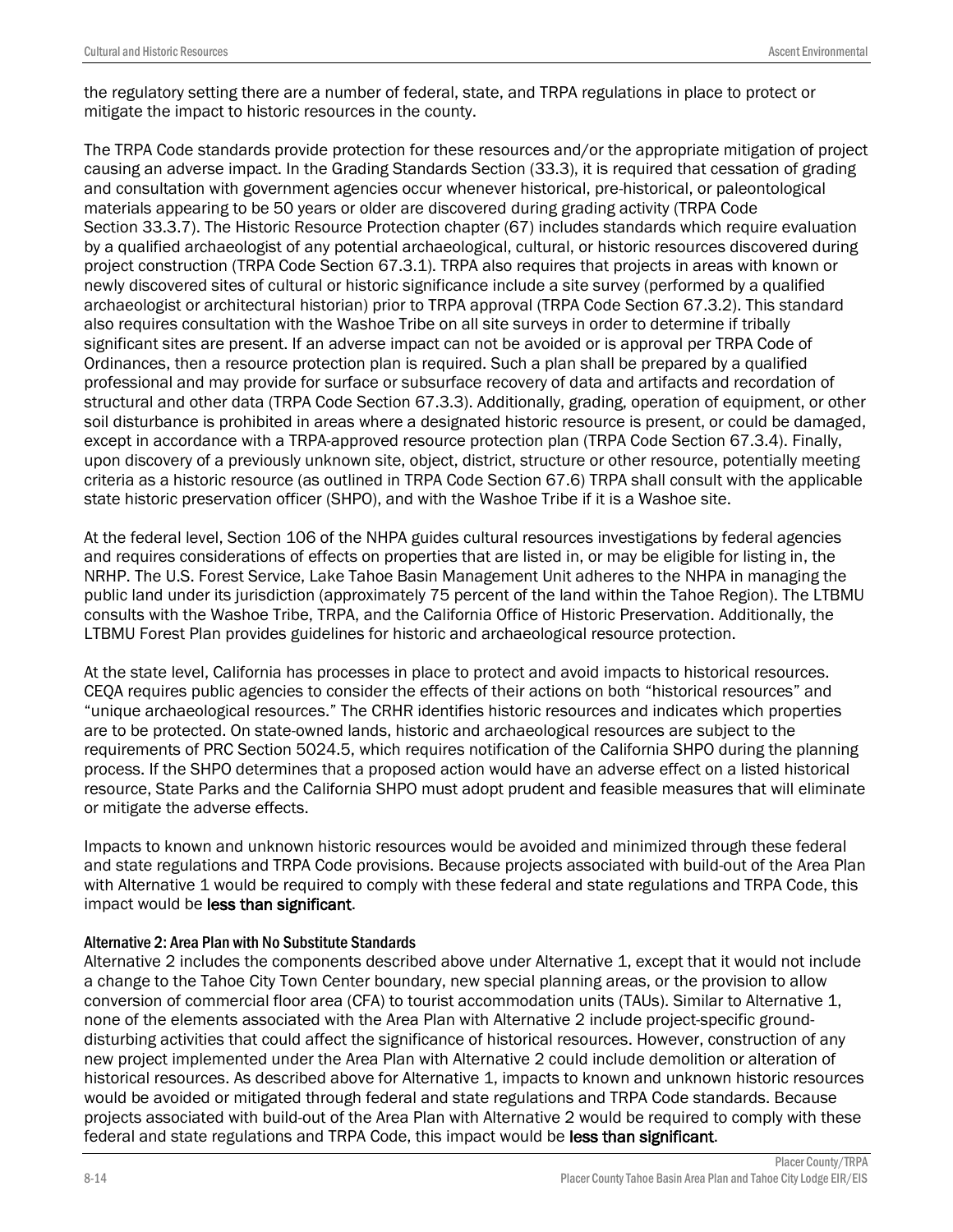#### Alternative 3: Reduced Intensity Area Plan

Alternative 3 includes the components described above under Alternative 1, except that the Area Plan would include lower height limits in town centers and the maximum number of stories in town centers would be lower. Similar to Alternative 1, because this portion of the proposed project is a program and policy-level document, none of these elements include project-specific ground-disturbing activities that could affect the significance of historical resources. However, construction of any new project implemented under the Area Plan with Alternative 3 could include demolition or alteration of historic resources. As described above for Alternative 1, impacts to known and unknown historical resources would be avoided and minimized through federal and state regulations and TRPA Code standards. Because projects associated with build-out of the Area Plan with Alternative 3 would be required to comply with these federal and state regulations and TRPA Code, this impact would be less than significant.

#### Alternative 4: No Project

Because the Area Plan would not be implemented and there would be no change in the existing regulatory framework (i.e., federal and state regulations and TRPA Code standards) that avoid and minimize impacts to known and unknown historic resources, there would be no impact to historical resources with Alternative 4.

#### Tahoe City Lodge Project-Level Analysis

#### Alternative 1: Proposed Lodge

Eight buildings on or in the vicinity of the Tahoe City Lodge project site were identified as being 50 years old or older and were therefore surveyed. Six of those buildings had been previously determined as not eligible for the NRHP or CRHR. The remaining two buildings were evaluated by a qualified architectural historian in the *Tahoe City Lodge Project Historic Resources Survey and Evaluation Report* (Appendix F of this document) and determined to be not eligible for designation under NRHP or CRHR criteria. These properties were also evaluated in accordance with Chapter 67 of the TRPA Code and determined not to retain historic significance as defined therein.

The record search revealed no historic resources within the Tahoe City Lodge project site and the pedestrian survey did not identify any historic resources. Therefore, project construction and operation of Alternative 1 would have no impact on historic architectural resources/structures.

#### Alternative 2: Reduced Scale Lodge

The lodge project site with Alternative 2 is within the limits of, but smaller than, Alternative 1. Alternative 2 does not include golf course SEZ restoration proposed as part of Alternative 1. Therefore, the record search and pedestrian survey conducted for Alternative 1 also applies to Alternative 2. The record search revealed no historical resources within the Tahoe City Lodge project site and the pedestrian survey did not identify any historical resources. Therefore, project construction and operation of Alternative 2 would have no impact on historical architectural resources/structures.

#### Alternative 3: Reduced Height Lodge

The lodge project site with Alternative 3 is the same as Alternative 1. Therefore, the record search and pedestrian survey conducted for Alternative 1 also applies to Alternative 3. The record search revealed no historical resources within the Tahoe City Lodge project site and the pedestrian survey did not identify any historical resources. Therefore, project construction and operation of Alternative 3 would have no impact on historical architectural resources/structures.

#### Alternative 4: No Project

Alternative 4 does not include redevelopment of the Tahoe City Lodge project site, but reflects a condition in which the project applicant could renovate the existing commercial center to increase occupancy relative to existing conditions. Because there are no historic resources within the Tahoe City Lodge project site, there would be no impact to historical resources.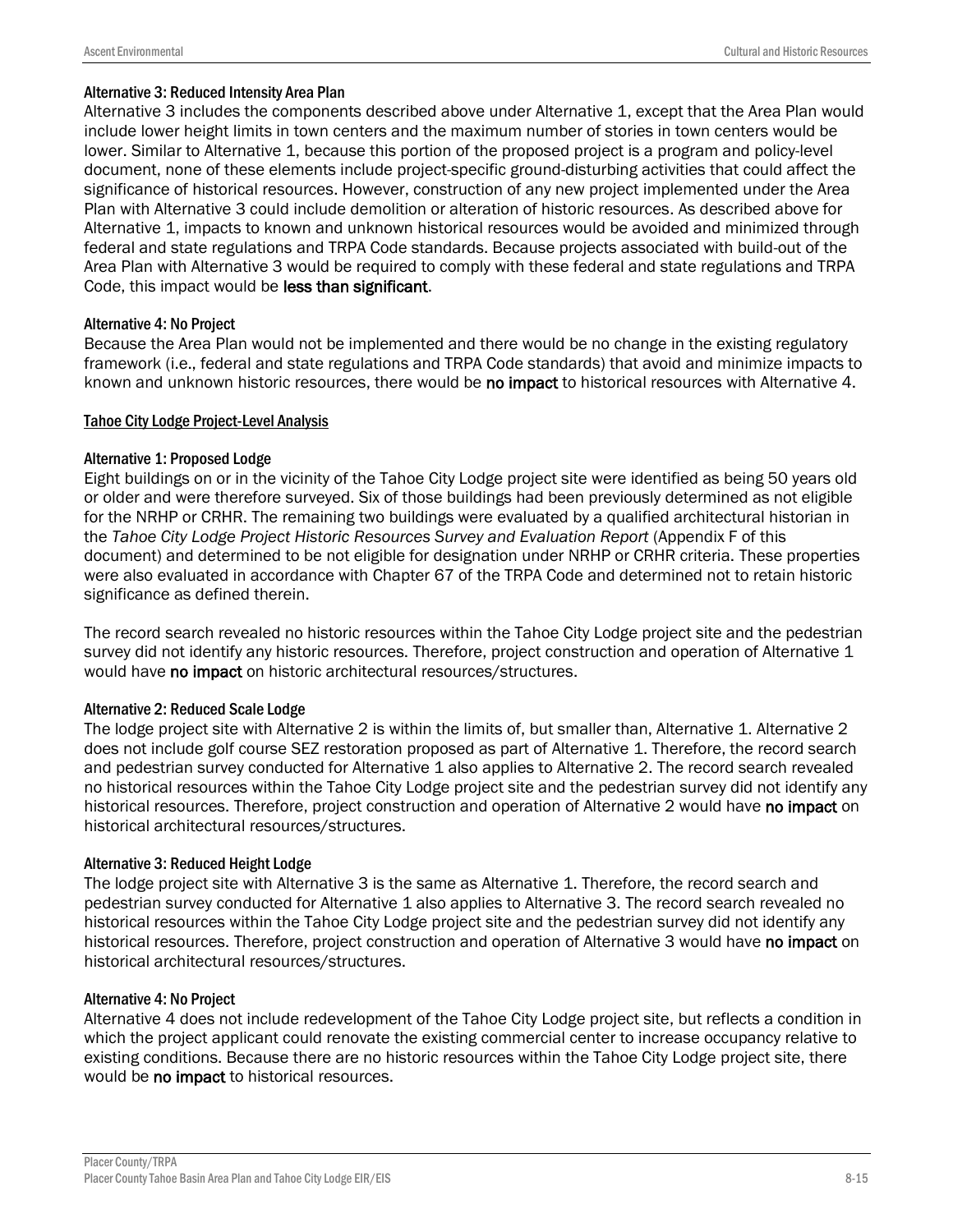# Mitigation Measures

No mitigation is required.

## Impact 8-2: Disturbance to archaeological resources

Implementation of the Area Plan would incentivize environmentally beneficial redevelopment, which could occur on properties that contain known or unknown archaeological resources or result in adverse physical effects to significant archaeological sites or features. Because each of the alternatives (Alternatives 1 through 4) would result in some new construction over the planning period, each has the potential to disturb, disrupt, or destroy archaeological resources through implementation of specific projects that involve grounddisturbing activities. However, federal and state regulations and TRPA Code address protection of and mitigation of adverse effects to archaeological resources and provide processes to avoid or minimize impacts to these resources. Therefore, implementation of the Area Plan with Alternatives 1, 2, and 3 as well as the No Project Alternative (Alternative 4) would result in a less-than-significant impact.

Construction and excavation activities associated with the Tahoe City Lodge could result in sediment disturbance and removal, which can adversely affect previously undiscovered or unrecorded archaeological resources. Because the construction of the Tahoe City Lodge would require excavation and other grounddisturbing activities, this impact would be **potentially significant** for Alternatives 1, 2, and 3. Because Alternative 4 would not result in ground-disturbing activities that could damage or destroy archaeological resources, there would be no impact under Alternative 4.

#### Placer County Tahoe Basin Area Plan Program-Level Analysis

#### Alternative 1: Proposed Area Plan

Alternative 1 would implement the Area Plan and the Kings Beach Center design concept as described in Chapter 3, "Proposed Project and Alternatives." This would include the proposed Tahoe City Town Center boundary changes, the establishment of special planning areas, implementation of the Regional Plan policies specific to new area plans, and implementation of all Area Plan programs and substitute standards. None of these elements include project-specific construction activities that could affect known archaeological resources.

Construction of any new project associated with Alternative 1 could result in disturbance, disruption, or destruction of previously undiscovered or unrecorded archaeological sites and materials, if resources are present within future project sites. If such resources were to represent "unique archaeological resources" as defined by CEQA in State CEQA Guidelines Section 15064.5 and PRC Section 21083.2(g), any substantial change to or destruction of these resources would be a significant impact. However, as described in Impact 8-1 for Alternative 1, federal and state regulations and TRPA Code are in place to address protection of these resources. Impacts to known and unknown archaeological resources would be avoided and minimized through these federal and state regulations and TRPA Code. Because projects associated with build-out of the Area Plan with Alternative 1 would be required to comply with these federal and state regulations and TRPA Code, this impact would be less than significant.

#### Alternative 2: Area Plan with No Substitute Standards

Alternative 2 includes the components described above under Alternative 1, except that it would not include a change to the Tahoe City Town Center boundary, new special planning areas, or the provision to allow conversion of CFA to TAUs. As with Alternative 1, construction of any new project associated with Alternative 2 could result in disturbance, disruption, or destruction of previously undiscovered or unrecorded archaeological sites and materials, if resources are present within future project sites. However, as described above for Alternative 1, impacts to known and unknown archaeological resources would be avoided and minimized through federal and state regulations and TRPA Code standards. Because projects associated with build-out of the Area Plan with Alternative 2 would be required to comply with these federal and state regulations and TRPA Code, this impact would be less than significant.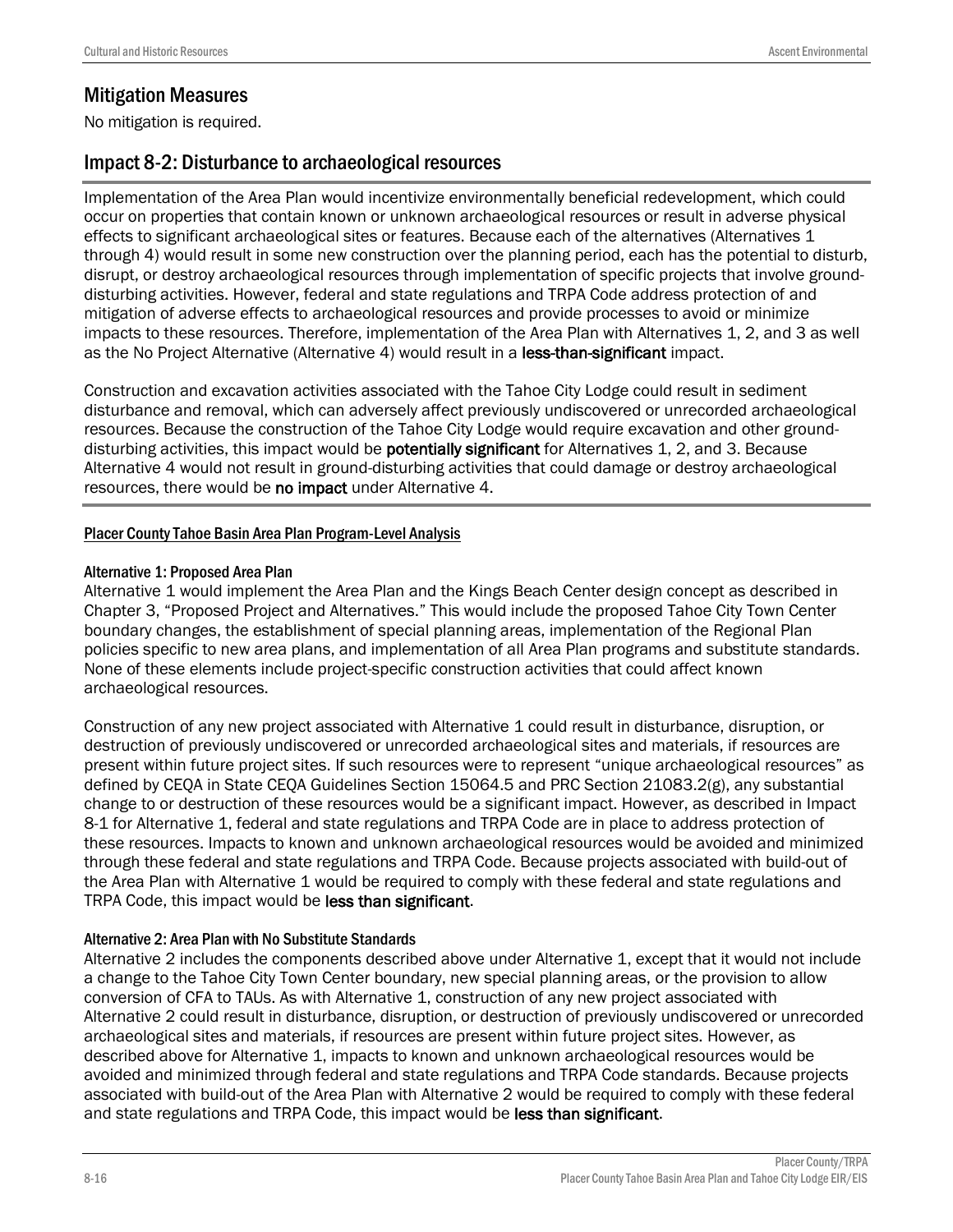#### Alternative 3: Reduced Intensity Area Plan

Alternative 3 includes the components described above under Alternative 1, except that the Area Plan would include lower height limits in town centers and the maximum number of stories in town centers would be lower. Alternative 3 also includes more stringent density standards and coverage limits relative to Alternative 1. As with Alternative 1, construction of any new project associated with Alternative 3 could result in disturbance, disruption, or destruction of previously undiscovered or unrecorded archaeological sites and materials, if resources are present within future project sites. However, as described above for Alternative 1, impacts to known and unknown archaeological resources would be avoided and minimized through federal and state regulations and TRPA Code standards. Because projects associated with build-out of the Area Plan with Alternative 3 would be required to comply with these federal and state regulations and TRPA Code, this impact would be less than significant.

#### Alternative 4: No Project

Because the Area Plan would not be implemented and there would be no change in the existing regulatory framework (i.e., federal and state regulations and TRPA Code standards) that avoids and minimizes impacts to known and unknown archaeological resources, this impact would be less than significant.

#### Tahoe City Lodge Project-Level Analysis

#### Alternative 1: Proposed Lodge

Alternative 1 would redevelop the Tahoe City Lodge project site with 118 tourist units and accessory amenities, and would reconstruct the clubhouse building, provide shared-use parking, and implement SEZ restoration on the golf course site. The records search for the Tahoe City Lodge project site did not identify any archaeological resources within or adjacent to the site. In addition, the pedestrian survey did not identify any previously unrecorded archaeological resources. The cultural resources reports (archaeological inventory report and historic resources evaluation report) prepared to support this EIR/EIS determined that the sensitivity of the lodge site for buried prehistoric archaeological deposits is also low, given the extensive ground disturbance associated with urbanization that has taken place (Lindström 2015; Placer County and TRPA 2016). However, project construction or related ground disturbing activities could encounter previously undiscovered or unrecorded archaeological sites. These activities could damage or destroy these archaeological resources. Because all of the elements in Alternative 1 would involve some level of grounddisturbing activities, archaeological resources could be damaged or destroyed and this impact would be potentially significant.

#### Alternative 2: Reduced Scale Lodge

With Alternative 2, the Tahoe City Lodge would include 56 tourist units and accessory amenities and shareduse parking on the golf course, but it would not include reconstruction of the clubhouse building or SEZ restoration on the golf course that is part of Alternative 1. Construction activities associated with Alternative 2 would effect a smaller footprint than Alternative 1, but would include the same types and magnitude of physical activities and ground disturbance. Therefore, because all of the elements in Alternative 2 would involve some level of ground-disturbing activities, archaeological resources could be damaged or destroyed and this impact would be potentially significant.

#### Alternative 3: Reduced Height Lodge

Alternative 3 would include the same number of tourist units and other elements proposed as part of Alternative 1; however, the lodge would be limited to three stories and would have a larger footprint within the same project site limits. Construction activities would occur at the same locations as under Alternative 1; therefore, the same types and magnitude of physical activities and ground disturbance would occur with Alternative 3. This impact would be potentially significant.

#### Alternative 4: No Project

Alternative 4 does not include redevelopment of the Tahoe City Lodge project site, but reflects a condition in which the project applicant could renovate the existing commercial center to increase occupancy relative to existing conditions. Any renovations associated with Alternative 4 would be limited to interior and façade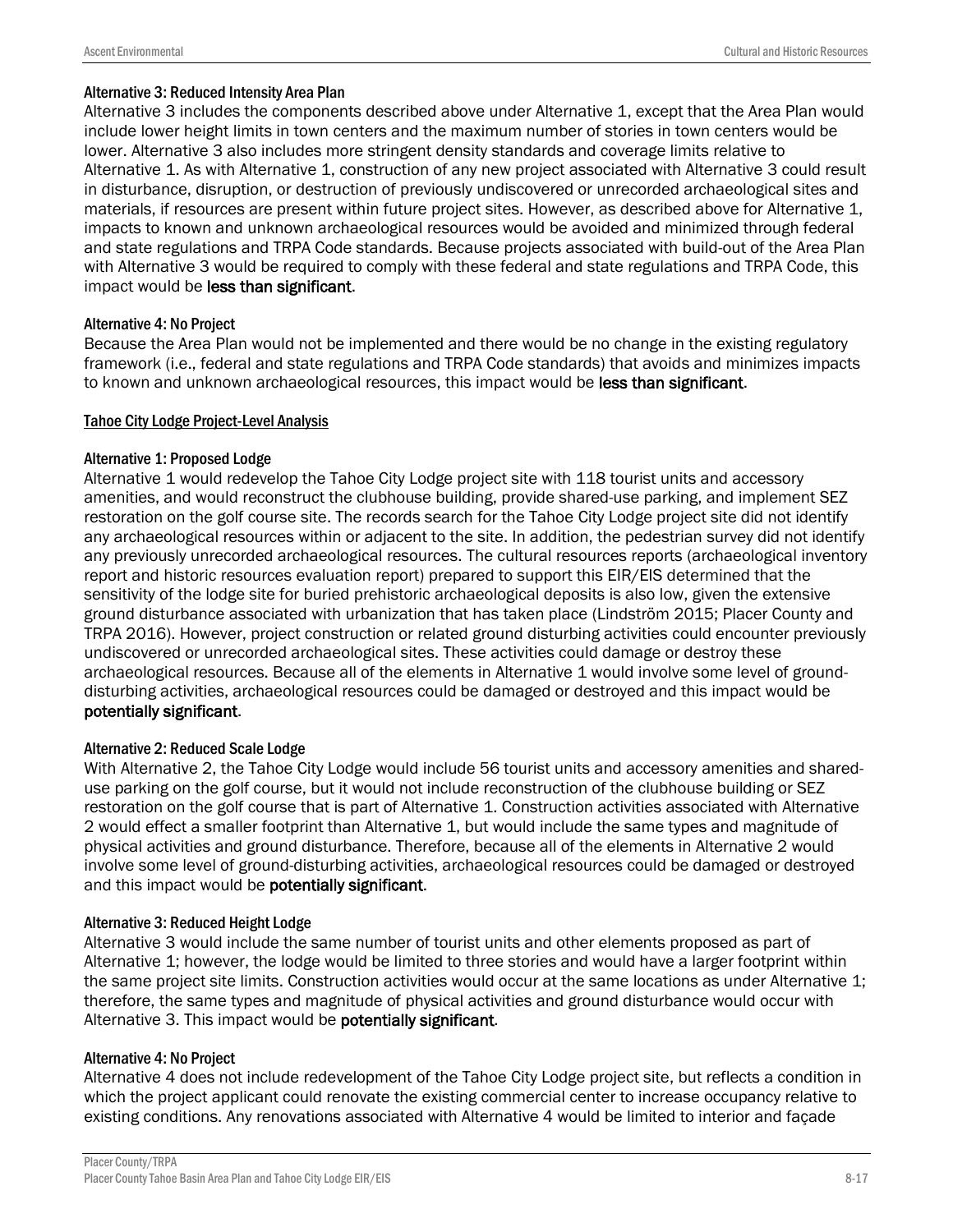improvements and would not involve ground-disturbing activities that could damage or destroy archaeological resources. Therefore, Alternative 4 would have no impact on archaeological resources.

# Mitigation 8-2: Stop work in the event of an archaeological discovery

*This mitigation measure would apply to Tahoe City Lodge Alternatives 1, 2, and 3.* 

If potentially significant cultural resources are discovered during ground-disturbing activities, the project applicant will require the construction contractor to stop work in that area until a qualified archaeologist can access the significance of the find, and, if necessary, develop appropriate treatment measures in consultation with TRPA and other appropriate agencies and interested parties. A qualified archaeologist will follow accepted professional standards in recording any find including submittal of the standard Department of Parks and Recreation (DPR) Primary Record forms (Form DPR 523) and location information to the California Historical Resources Information Center office (North Central Information Center). The consulting archaeologist will also evaluate such resources for significance per California Register of Historical Resources eligibility criteria (PRC Section 5024.1; Title 14 CCR Section 4852).

If the archaeologist determines that the find does not meet the TRPA standards of significance for cultural resources, construction may proceed. If the archaeologist determines that further information is needed to evaluate significance, the lead agency will be notified and a resource preservation and data recovery plan will be prepared to ensure the resource is avoided, moved, recorded, or otherwise treated as deemed appropriate by applicable federal, state, and/or local agency and in accordance with pertinent laws and regulations. The plan will be prepared by a qualified archaeologist and include: (a) results of research relevant to the project; (b) research problems or questions to be addressed with an explanation of their relevance and importance; (c) the field and laboratory analysis methods to be used with a justification of their cost-effectiveness and how they apply to this particular property and these research needs; (d) the methods to be used in artifact, data, and other records management; (e) explicit provisions for disseminating the research findings to professional peers in a timely manner; (f) arrangements for presenting what has been found and learned to the public, focusing particularly on the community or communities that may have interests in the results; (g) the curation of recovered materials and records resulting from the data recovery; and (h) procedures for evaluating and treating discoveries of unexpected remains or newly identified historic properties during the course of the project, including necessary consultation with other parties (Advisory Council on Historic Preservation [ACHP] 1999).

#### Significance after Mitigation

Implementation of Mitigation Measure 8-2 would reduce potentially significant impacts to archaeological resources related to the Tahoe City Lodge alternatives (Alternatives 1, 2, and 3), because mitigation would be developed in coordination with the appropriate federal, state, and/or local agency(ies) to avoid, move, record, or otherwise treat the resource appropriately, in accordance with pertinent laws and regulations. By providing an opportunity to avoid disturbance, disruption, or destruction of archaeological resources, this impact would be reduced to a less-than-significant level for all the action alternatives.

# Impact 8-3: Accidental discovery of human remains

Implementation of the Area Plan would incentivize environmentally beneficial redevelopment, which could occur on properties that contain human remains. Because each of the alternatives (Alternatives 1 through 4) would result in some new construction over the planning period, each has the potential to disturb, disrupt, or destroy human remains through implementation of specific projects. However, federal and state regulations and TRPA Code address protection of human remains and provide processes to avoid or minimize impacts to human remains. Therefore, implementation of the Area Plan with Alternatives 1, 2, and 3, as well as the No Project Alternative (Alternative 4) would result in a less-than-significant impact.

Construction and excavation activities associated with construction of the Tahoe City Lodge could result in sediment disturbance and removal, which can unearth human remains if they are present. Because the construction of the Tahoe City Lodge would require excavation and other ground-disturbing activities, this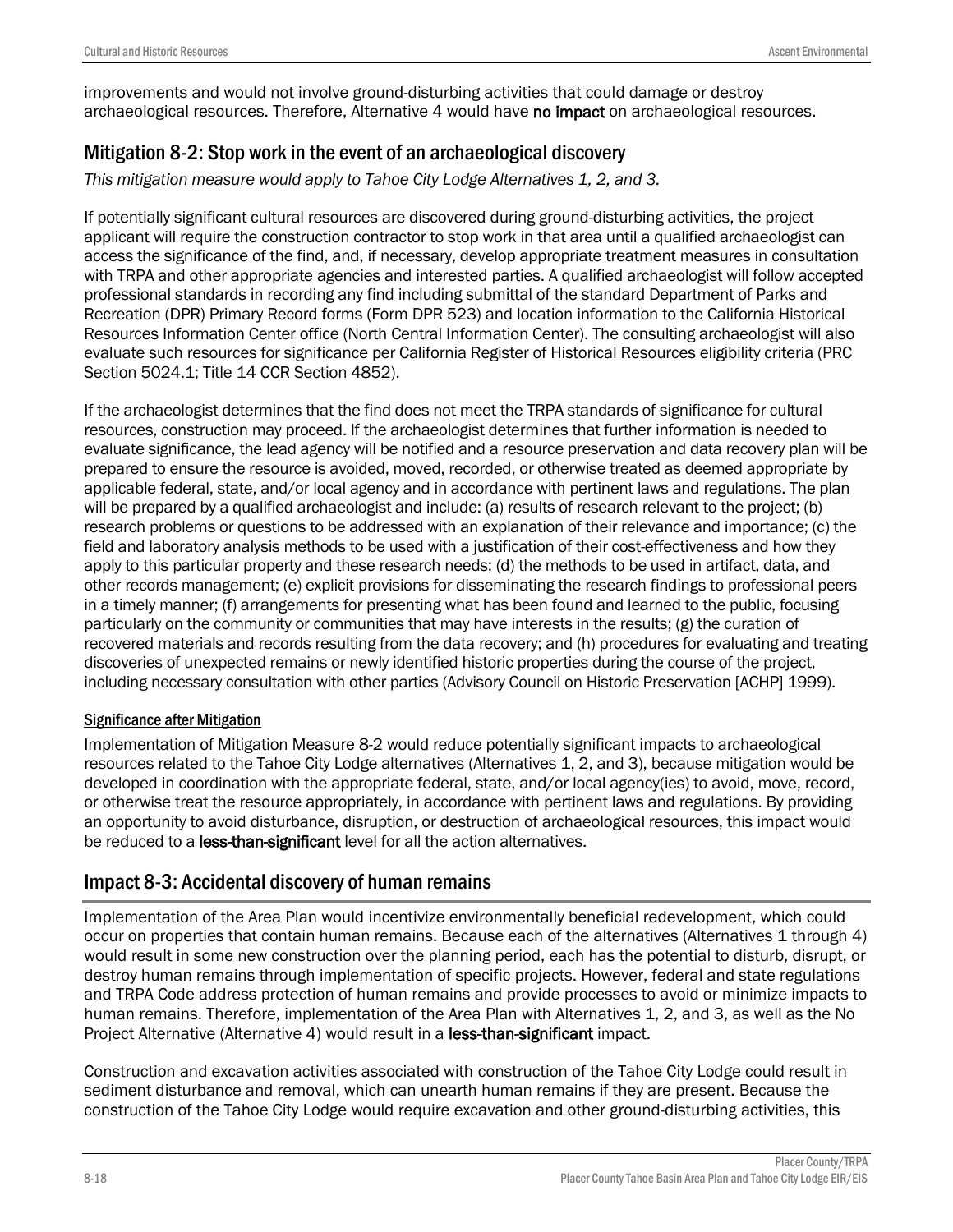impact would be potentially significant for Alternatives 1, 2, and 3. Because Alternative 4 would not result in ground-disturbing activities that could damage or destroy human remains, there would be no impact under Alternative 4.

#### Placer County Tahoe Basin Area Plan Program-Level Analysis

#### Alternative 1: Proposed Area Plan

Alternative 1 would implement the Area Plan and the Kings Beach Center design concept as described in Chapter 3, "Proposed Project and Alternatives." This would include the proposed Tahoe City Town Center boundary changes, the establishment of special planning areas, implementation of the Regional Plan policies specific to new area plans, and implementation of all Area Plan programs and substitute standards. None of these elements include project-specific construction activities that could affect known human remains. However, as described in Impact 8-1 for Alternative 1, federal and state regulations and TRPA Code are in place to address protection of these resources. Impacts to unknown human remains would be avoided and minimized through these federal and state regulations and TRPA Code. Because projects associated with build-out of the Area Plan with Alternative 1 would be required to comply with these federal and state regulations and TRPA Code, this impact would be less than significant.

#### Alternative 2: Area Plan with No Substitute Standards

Alternative 2 includes the components described above under Alternative 1, except that it would not include a change to the Tahoe City Town Center boundary, new special planning areas, or the provision to allow conversion of CFA to TAUs. As with Alternative 1, construction of any new project associated with Alternative 2 could result in disturbance, disruption, or destruction of human remains, if present within future project sites. However, as described above for Alternative 1, impacts to human remains would be avoided and minimized through federal and state regulations and TRPA Code standards. Because projects associated with build-out of the Area Plan with Alternative 2 would be required to comply with these federal and state regulations and TRPA Code, this impact would be less than significant.

#### Alternative 3: Reduced Intensity Area Plan

Alternative 3 includes the components described above under Alternative 1, except that the Area Plan would include lower height limits in town centers and the maximum number of stories in town centers would be lower. Alternative 3 also includes more stringent density standards and coverage limits relative to Alternative 1. As with Alternative 1, construction of any new project associated with Alternative 3 could result in disturbance, disruption, or destruction of human remains, if present within future project sites. However, as described above for Alternative 1, impacts to human remains would be avoided and minimized through federal and state regulations and TRPA Code standards. Because projects associated with build-out of the Area Plan with Alternative 3 would be required to comply with these federal and state regulations and TRPA Code, this impact would be less than significant.

#### Alternative 4: No Project

Because the Area Plan would not be implemented and there would be no change in the existing regulatory framework (i.e., federal and state regulations and TRPA Code standards) that avoids and minimize impacts to human remains, this impact would be less than significant with Alternative 4.

#### Tahoe City Lodge Project-Level Analysis

#### Alternative 1: Proposed Lodge

Alternative 1 would redevelop the Tahoe City Lodge project site with 118 tourist units and accessory amenities, and would reconstruct the clubhouse building, provide shared-use parking, and implement SEZ restoration on the golf course site. These elements would involve excavation, construction, grading, and pavement. While there is no evidence to suggest that any prehistoric or historic-era marked or un-marked human interments are present on the project site, previously unknown Native American or other graves could be present within the project site, and could be uncovered by project-related construction activities.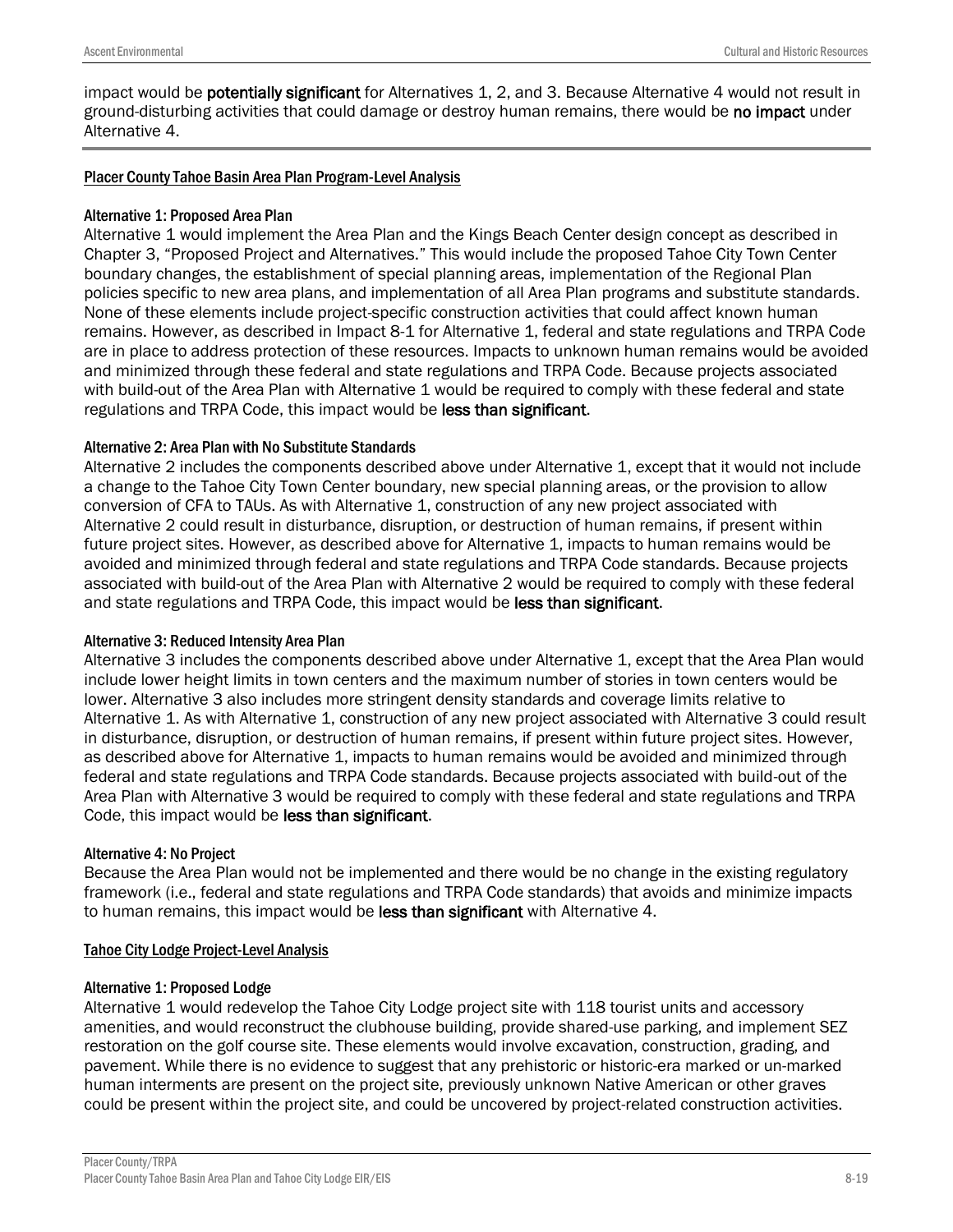Because project-related preconstruction and construction ground-disturbing activities have the potential to disturb previously undiscovered or unrecorded human remains, this impact would be **potentially significant.** 

#### Alternative 2: Reduced Scale Lodge

With Alternative 2, the Tahoe City Lodge would include 56 tourist units and accessory amenities and shareduse parking on the golf course, but it would not include reconstruction of the clubhouse building or SEZ restoration on the golf course that is part of Alternative 1. Construction activities associated with Alternative 2 would affect a smaller footprint than Alternative 1, but would include the same types and magnitude of physical activities and ground disturbance. Therefore, because all of the elements in Alternative 2 would involve some level of ground-disturbing activities, previously undiscovered or unrecorded human remains could be damaged or destroyed and this impact would be **potentially significant**.

#### Alternative 3: Reduced Height Lodge

Alternative 3 would include the same number of tourist units and other elements proposed as part of Alternative 1; however, the lodge would be limited to three stories and would have a larger footprint within the same project site limits. Construction activities associated with Alternative 3 would affect a larger footprint than Alternative 1, but would include the same types and magnitude of physical activities and ground disturbance. Therefore, because all of the elements in Alternative 3 would involve some level of ground-disturbing activities, previously undiscovered or unrecorded human remains could be damaged or destroyed and this impact would be **potentially significant**.

#### Alternative 4: No Project

Alternative 4 does not include redevelopment of the Tahoe City Lodge project site, but reflects a condition in which the project applicant could renovate the existing commercial center to increase occupancy relative to existing conditions. Any renovations associated with Alternative 4 would be limited to interior and façade improvements and would not involve ground-disturbing activities that could damage or destroy human remains. Therefore, Alternative 4 would have no impact on human remains.

### Mitigation 8-3: Stop work if human remains are discovered.

*This mitigation measure would apply to Tahoe City Lodge Alternatives 1, 2, and 3.*

In accordance with existing regulations, if any human remains are discovered or recognized in any location on the Tahoe City Lodge project site, the project applicant will require the construction contractor to cease further excavation or disturbance of the site or any nearby area reasonably suspected to overlie adjacent human remains until:

- a) The Placer County Coroner/Sheriff has been informed and has determined that no investigation of the cause of death is required; and
- b) If the remains are of Native American origin,
	- 1. The descendants of the deceased Native Americans have made a recommendation to the project applicant or the person responsible for the excavation work, for means of treating or disposing of, with appropriate dignity, the human remains and any associated grave goods as provided in Public Resources Code Section 5097.98, or
	- 2. The Native American Heritage Commission was unable to identify a descendant or the descendant failed to make a recommendation within 24 hours after being notified by the commission.
	- 3. The site shall be flagged and avoided during construction.

#### Significance after Mitigation

Implementation of Mitigation Measure 8-3 would reduce potentially significant impacts to human remains because mitigation would be developed in coordination with the appropriate federal, state, and/or local agency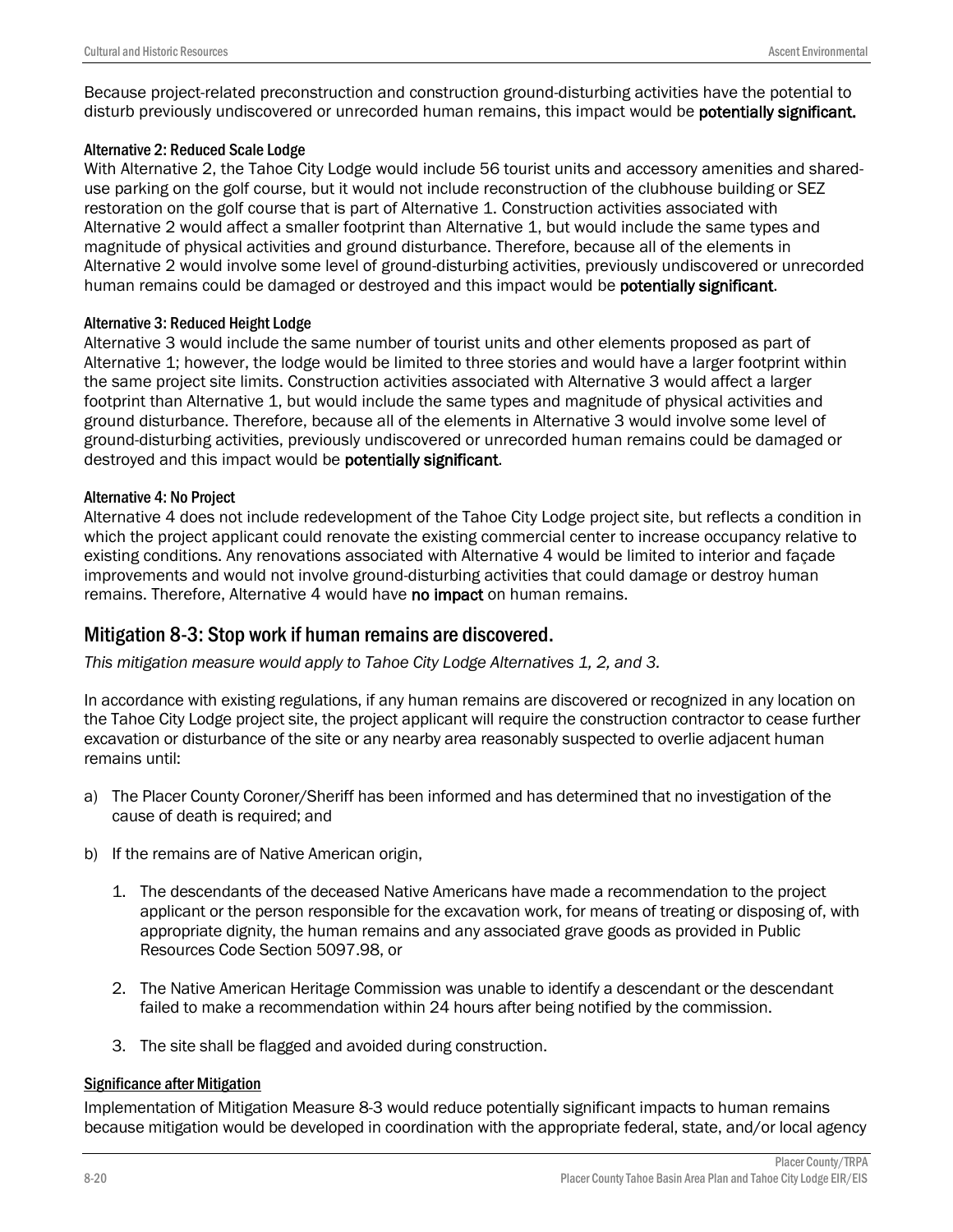(ies) to avoid, move, record, or otherwise treat the resource appropriately, in accordance with pertinent laws and regulations. By providing an opportunity to avoid disturbance, disruption, or destruction of human remains, the impact would be reduced to a less-than-significant level for all Tahoe City Lodge alternatives.

# Impact 8-4: Undiscovered paleontological resources

Although any ground-disturbing activities could affect subsurface resources, the Plan area has a low likelihood to contain paleontological resources. There is no evidence identifying any sensitivity for paleontological resources in the region. Surfaces in the Tahoe Basin were created by geologic uplift and have deep granitic bedrock and shallow surface soils. Because the region is not underlain with sedimentary rock formations (which are most likely to contain fossils), it is not likely to contain major paleontological resources. For these reasons, for both the Placer County Tahoe Basin Area Plan and the Tahoe City Lodge, this impact would be less than significant for Alternatives 1, 2, and 3; there would be no impact under Alternative 4.

### Placer County Tahoe Basin Area Plan Program-Level Analysis

### Alternative 1: Proposed Area Plan

There is no evidence identifying any sensitivity for paleontological resources in the region. Surfaces in the Tahoe Basin were created by geologic uplift and have deep granitic bedrock and shallow surface soils. Because the region is not underlain with sedimentary rock formations (which are most likely to contain fossils), it is not likely to contain major paleontological resources. Ground-disturbing activities, such as grading and excavation, are activities that can result in the disturbance of paleontological resources in areas where they may be present.

Alternative 1 would implement the Area Plan and the Kings Beach Center design concept as described in Chapter 3, "Proposed Project and Alternatives." This would include the proposed Tahoe City Town Center boundary changes, the establishment of special planning areas, implementation of the Regional Plan policies specific to new area plans, and implementation of all Area Plan programs and substitute standards. None of these elements include project-specific construction activities that could affect subsurface resources. Because of the low likelihood of any project site within the Plan area to contain paleontological resources, this impact would be less than significant for Alternative 1.

#### Alternative 2: Area Plan with No Substitute Standards

Alternative 2 includes the components described above under Alternative 1, except that it would not include a change to the Tahoe City Town Center boundary, new special planning areas, or the provision to allow conversion of CFA to TAUs. As with Alternative 1, because of the low likelihood of any project site within the Plan area to contain paleontological resources, this impact would be less than significant for Alternative 2.

#### Alternative 3: Reduced Intensity Area Plan

Alternative 3 includes the components described above under Alternative 1, except that the Area Plan would include lower height limits in town centers and the maximum number of stories in town centers would be lower. Alternative 3 also includes more stringent density standards and coverage limits relative to Alternative 1. As with Alternative 1, because of the low likelihood of any project site within the Plan area to contain paleontological resources, this impact would be less than significant for Alternative 3.

#### Alternative 4: No Project

Because the Area Plan would not be implemented and there would be no change in the existing regulatory framework (i.e., federal and state regulations and TRPA Code standards), and because the Plan area has a low likelihood to contain paleontological resources, there would no impact with Alternative 4.